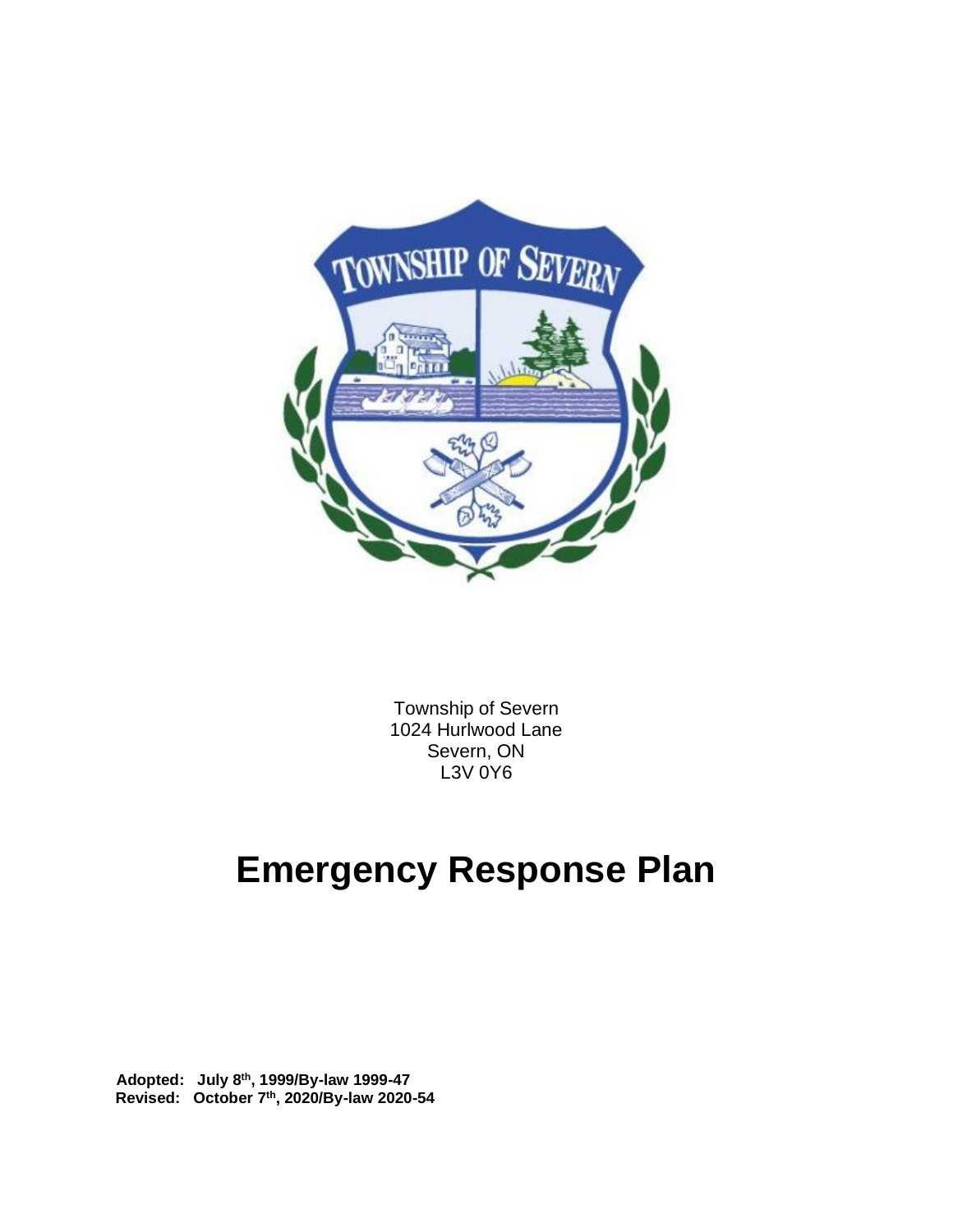| <b>Table of Contents</b> |  |  |
|--------------------------|--|--|
|                          |  |  |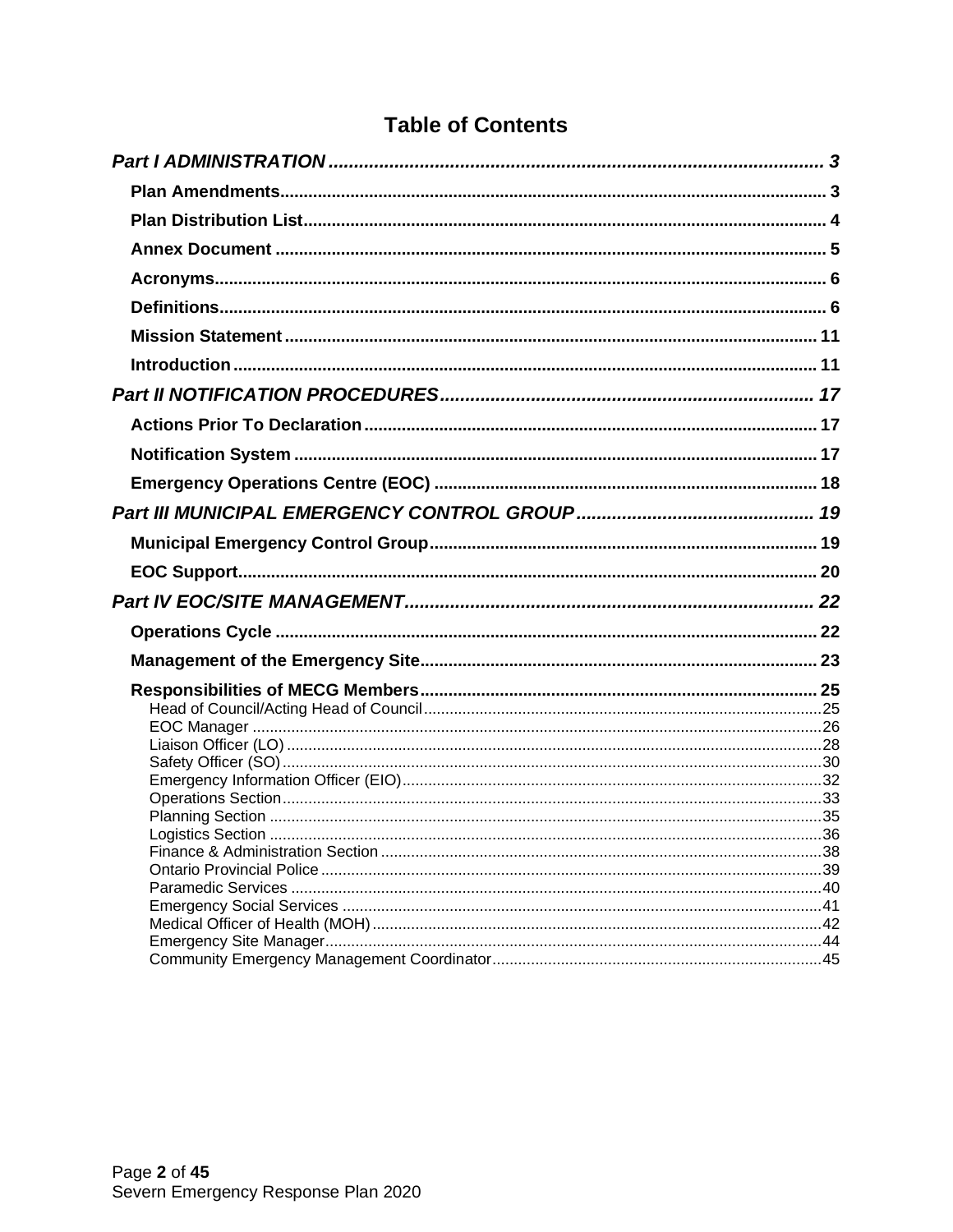# <span id="page-2-0"></span>*Part I ADMINISTRATION*

# <span id="page-2-1"></span>**Plan Amendments**

| <b>Amendme</b><br>nt No. | Date of<br><b>Amendment</b>         | <b>Sections Changed</b> | <b>Approved by:</b> |
|--------------------------|-------------------------------------|-------------------------|---------------------|
| 1                        | July 8th, 1999                      | New Plan                | Council             |
| $\overline{2}$           | July 6, 2005                        | <b>Updated Plan</b>     | Council             |
| 3                        | May 4 <sup>th</sup> , 2006          | <b>Updated Plan</b>     | Council             |
| $\overline{\mathcal{A}}$ | December 6 <sup>th</sup> , 2007     | <b>Updated Plan</b>     | Council             |
| 5                        | December 9th, 2010                  | <b>Updated Plan</b>     | Council             |
| 6                        | December 14 <sup>th</sup> ,<br>2014 | <b>Updated Plan</b>     | Council             |
| $\overline{7}$           | December 1 <sup>st</sup> , 2016     | <b>Updated Plan</b>     | Council             |
| 8                        | December 6 <sup>th</sup> , 2017     | <b>Updated Plan</b>     | Council             |
| 9                        | November 28 <sup>th</sup> ,<br>2018 | <b>Updated Plan</b>     | Council             |
| 10                       | December 4th, 2019                  | <b>Updated Plan</b>     | Council             |
| 11                       | October 7 <sup>th</sup> , 2020      | Updated Plan to IMS     | Council             |
| 12                       |                                     |                         |                     |
| 13                       |                                     |                         |                     |
| 14                       |                                     |                         |                     |
| 15                       |                                     |                         |                     |
| 16                       |                                     |                         |                     |
| 17                       |                                     |                         |                     |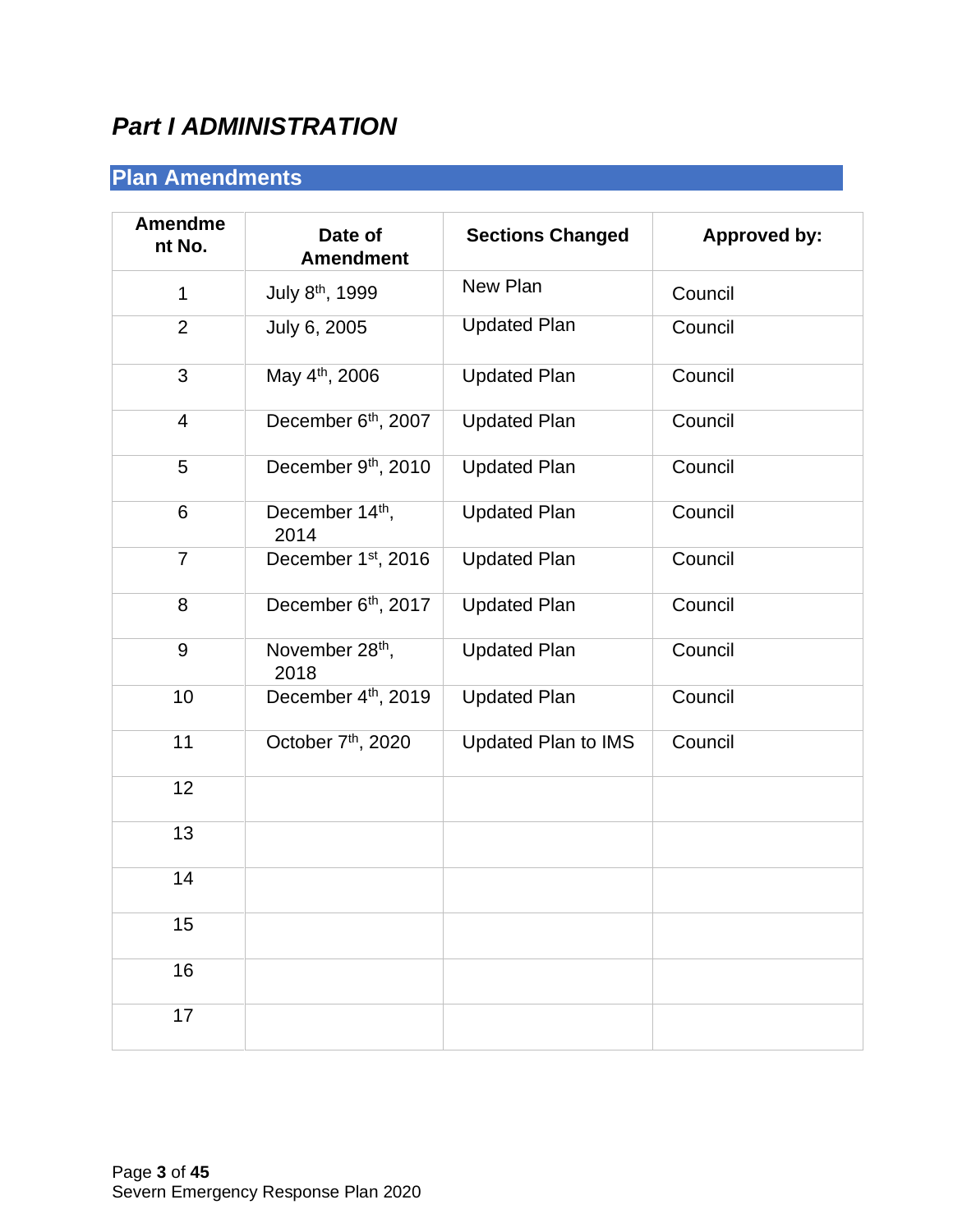# <span id="page-3-0"></span>**Plan Distribution List**

| <b>Position or Location</b>                          | <b>Number of Copies</b> |
|------------------------------------------------------|-------------------------|
| <b>Municipal Emergency Control Group</b>             | <b>Sharefile</b>        |
| <b>Emergency Operations Centre</b>                   | 1 Hard Copy             |
| <b>Alternate Emergency Operations Centre</b>         | 1 Hard Copy             |
| Mayor and Council Rep on Program Committee           | 1 Hard Copy per person  |
| <b>County CEMC</b>                                   | 1 Digital Copy          |
| <b>Ontario Fire Marshal and Emergency Management</b> | 1 Digital Copy          |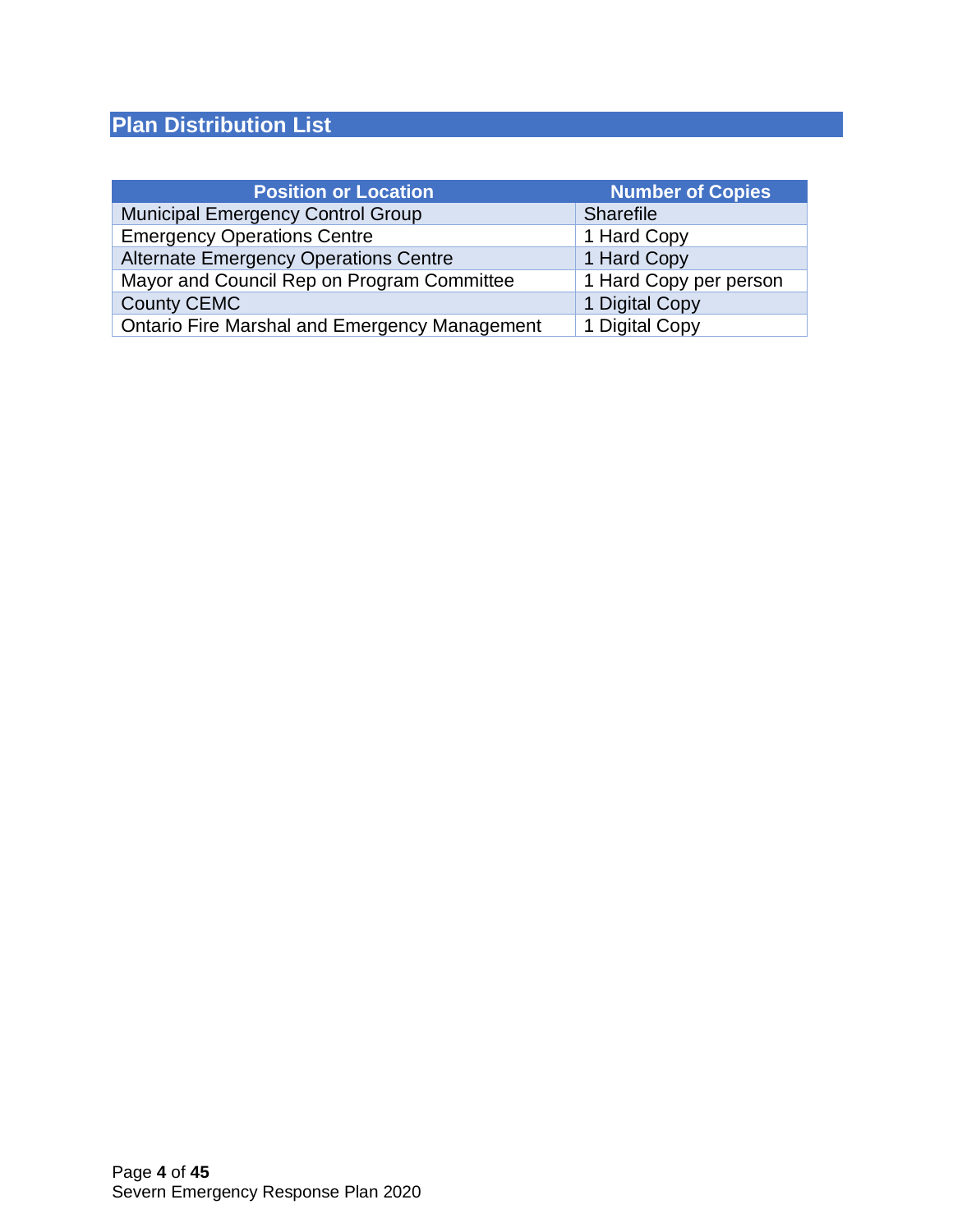### <span id="page-4-0"></span>**Annex Document**

The Annex Document is a supplementary document to the Emergency Response Plan that contains information, forms, and checklists to be used by the Municipal Emergency Control Group. Much of this document contains personal or proprietary information.

| <b>Annex A</b> | Municipal Emergency Control Group Activation Checklists and Forms |
|----------------|-------------------------------------------------------------------|
| <b>Annex B</b> | <b>Contact Numbers</b>                                            |
| <b>Annex C</b> | <b>Emergency Operations Centre Logistics</b>                      |
| <b>Annex D</b> | <b>Emergency Declaration and Termination Checklists and Forms</b> |
| <b>Annex E</b> | Hazard Identification & Risk Analysis and Hazard Checklists       |
| <b>Annex F</b> | Critical Infrastructure Identification                            |
| <b>Annex G</b> | Alert and Notification Procedures                                 |
| <b>Annex H</b> | <b>Mutual Assistance Agreements</b>                               |
| <b>Annex I</b> | <b>Business Continuity Plan</b>                                   |
| <b>Annex J</b> | <b>Supplementary Documents</b>                                    |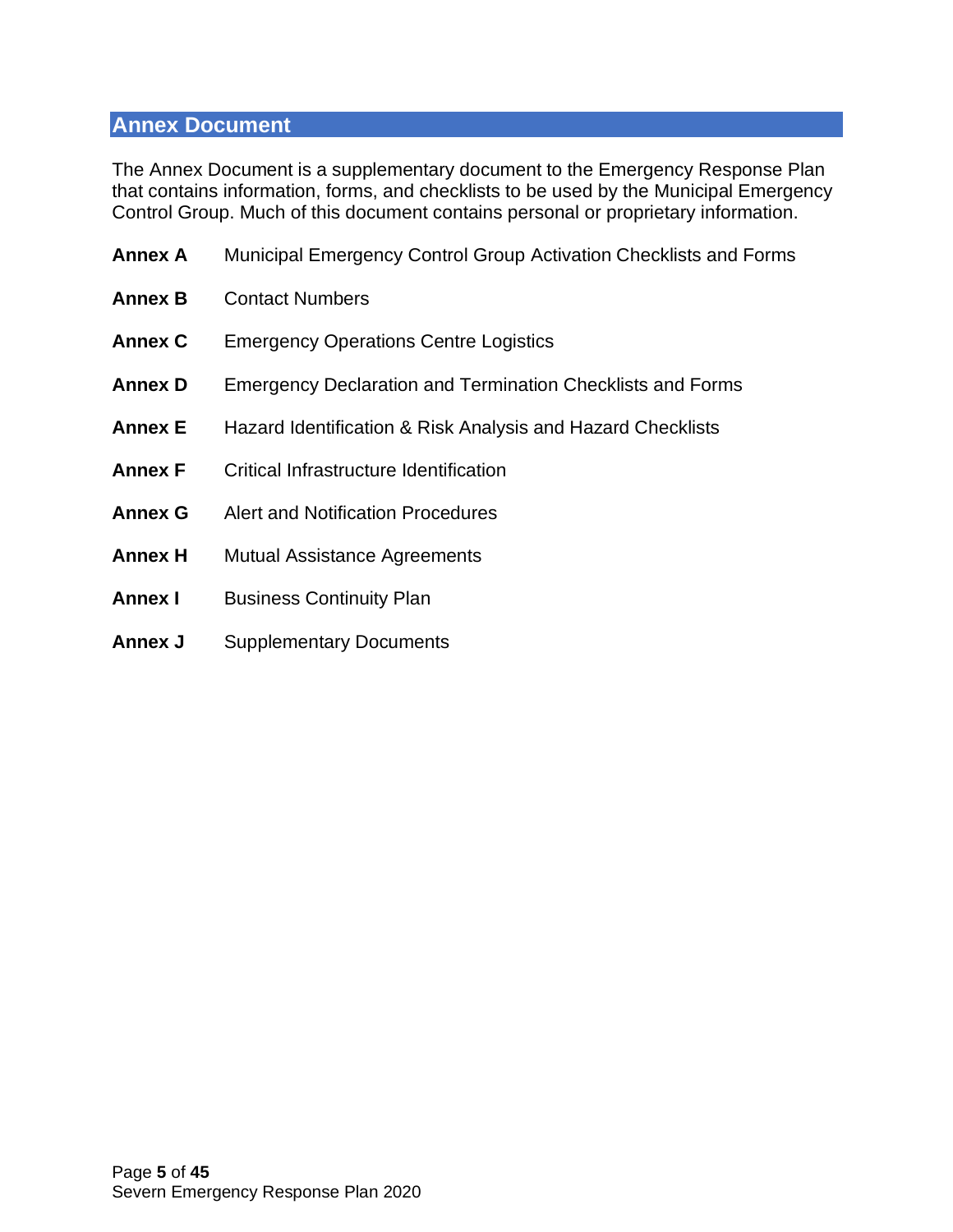#### <span id="page-5-0"></span>**Acronyms**

| CAO          | <b>Chief Administrative Officer</b>                       |
|--------------|-----------------------------------------------------------|
| <b>CBRN</b>  | Chemical, Biological, Radiological and Nuclear            |
| <b>CBRNE</b> | Chemical, Biological, Radiological, Nuclear and Explosive |
| <b>CEMC</b>  | <b>Community Emergency Management Coordinator</b>         |
| <b>CISM</b>  | <b>Critical Incident Stress Management</b>                |
| <b>DRAP</b>  | Disaster Recovery Assistance for Ontarians Program        |
| <b>EIC</b>   | <b>Emergency Information Centre</b>                       |
| <b>EIO</b>   | <b>Emergency Information Officer</b>                      |
| <b>EMO</b>   | <b>Emergency Management Ontario</b>                       |
| <b>EOC</b>   | <b>Emergency Operations Centre</b>                        |
| <b>ESM</b>   | <b>Emergency Site Manager</b>                             |
| <b>HIRA</b>  | <b>Hazard Identification Risk Assessment</b>              |
| <b>HUSAR</b> | <b>Heavy Urban Search and Rescue</b>                      |
| <b>IAP</b>   | Incident Action Plan                                      |
| IC           | Incident Commander                                        |
| <b>IMS</b>   | Incident Management System                                |
| <b>MECG</b>  | <b>Municipal Emergency Control Group</b>                  |
| <b>MDRA</b>  | <b>Municipal Disaster Recovery Program</b>                |

### <span id="page-5-1"></span>**Definitions**

#### Business Continuity Plan

Business continuity plans ensure the continued availability of essential services, operations, and programs, including all applicable resources. These plans are activated during, or immediately after an emergency or disruption and are aimed at permitting the rapid and cost-effective resumption of critical functions.

#### Chief Administrative Officer

The individual who is responsible for the administrative management of the Township of Severn.

#### Command Group

A group of individuals that administrate an incident. These individuals include the EOC Manager, the Liaison Officer, the Safety Officer and the Emergency Information Officer.

#### Community Emergency Management Coordinator

An individual officially designated by a Council who is responsible and accountable for the development and implementation of the community's emergency management program.

#### **Community**

The Township of Severn, including residents, businesses, and visitors.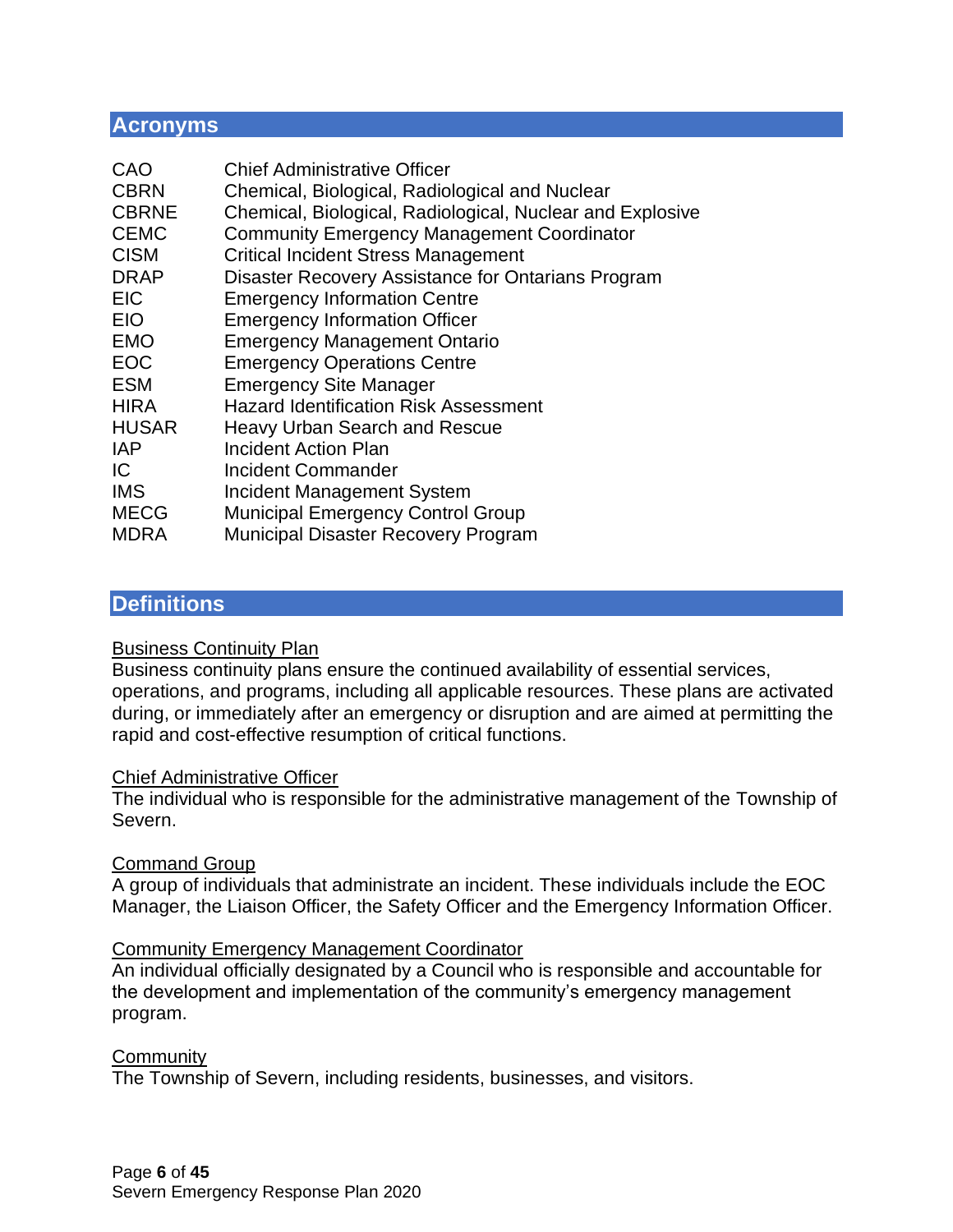#### Critical Infrastructure

Interdependent, interactive, interconnected networks of institutions, services, systems and processes that meet vital human needs, sustain the economy (protect public safety and security), and maintain continuity of and confidence in the government.

#### Disaster Recovery Assistance for Ontarians

A provincial financial assistance program intended to help individuals, small owneroperated businesses, farms, and not-for-profit organizations cover emergency expenses and repair or replace essential property following a natural disaster.

#### **Emergency**

Emergency is defined as a situation or an impending situation that constitutes a danger of major proportions that could result in serious harm to persons or substantial damage to property and that is caused by the forces of nature, a disease or other health risks, an accident or an act whether intentional or otherwise.

#### Municipal Emergency Control Group

This is the group responsible for managing the emergency on a community-wide basis. The membership, as detailed in the plan, consists of all key decision makers and officials who have the authority to direct or coordinate human and material resources within the community.

#### Emergency Information Centre

A facility set up to brief and inform the media during an emergency. May also be referred to as the Media Centre.

#### Emergency Information Officer

The interface between the MECG and the public, media and other agencies. This individual is in charge of providing accurate and complete information about the emergency and monitoring the information provided to the public for inaccuracies.

#### Emergency Management

Organized and comprehensive programs and activities taken to handle actual or potential emergencies. These include mitigation against, preparedness for, response to and recovery from emergencies.

Emergency Management and Civil Protection Act, R.S.O. 1990, c. E.9 The legislation requiring all municipalities to have an Emergency Management Program.

#### Emergency Management Ontario

EMO is an organization within the Ministry of Community Safety and Correctional Services, a part of the government of the Province of Ontario. EMO is responsible for monitoring, coordinating, and assisting in the development and implementation of emergency management programs in Ontario.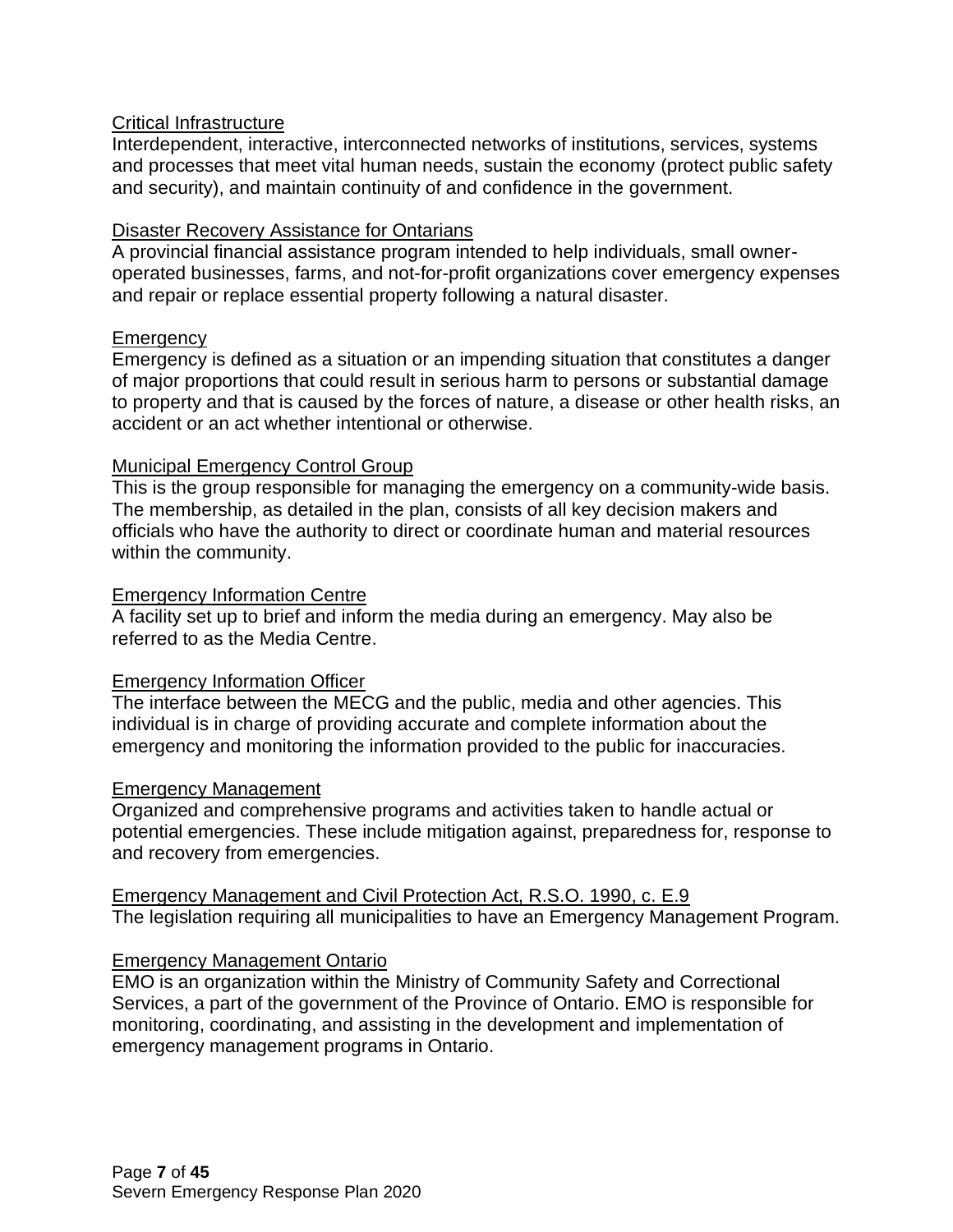#### Emergency Notification

A fan-out procedure to notify the Township of Severn Control Group(s) of an emergency or impending emergency.

#### Emergency Operations Centre Commander

The overall manager of the EOC facility, Command and general staff and provides support to the Site Manager.

#### Emergency Response Plan

A risk-based plan developed and maintained to respond to an emergency. This includes steps to guide the response effort, identifies persons, equipment, and resources for activation in an emergency and outlines how they will be coordinated.

#### Emergency Management Program

A comprehensive program that is based on a hazard identification and risk assessment process (HIRA) and includes the four core components of mitigation/prevention, preparedness, response, and recovery.

#### Emergency Operations Centre

The EOC is the structure/facility where the Control Group conducts its emergency management functions. There is a primary and secondary EOC identified to ensure operational viability.

#### Emergency Site

The area in which the emergency exists. Also, referred to as the incident site or scene.

#### Emergency Site Manager / Incident Commander

Public sector official (usually fire, police, ambulance, or public works) at the site, in charge of coordinating resources and developing actions to resolve the emergency.

#### Evacuation Centre

A facility set up to provide emergency shelter, food, recreation and basic requirements to a group of people who have been evacuated from an area as a result of an emergency.

#### Finance and Administration Section

Individual(s) responsible for managing the financial costs and human resource concerns of the incident. The section is led by a Finance and Administration Section Chief.

#### Hazard

- 1) A risk that is a threat.
- 2) An event or physical condition that has the potential to cause fatalities, injuries, property damage, infrastructure damage, agricultural loss, damage to the environment, interruption of business, or other types of harm or loss.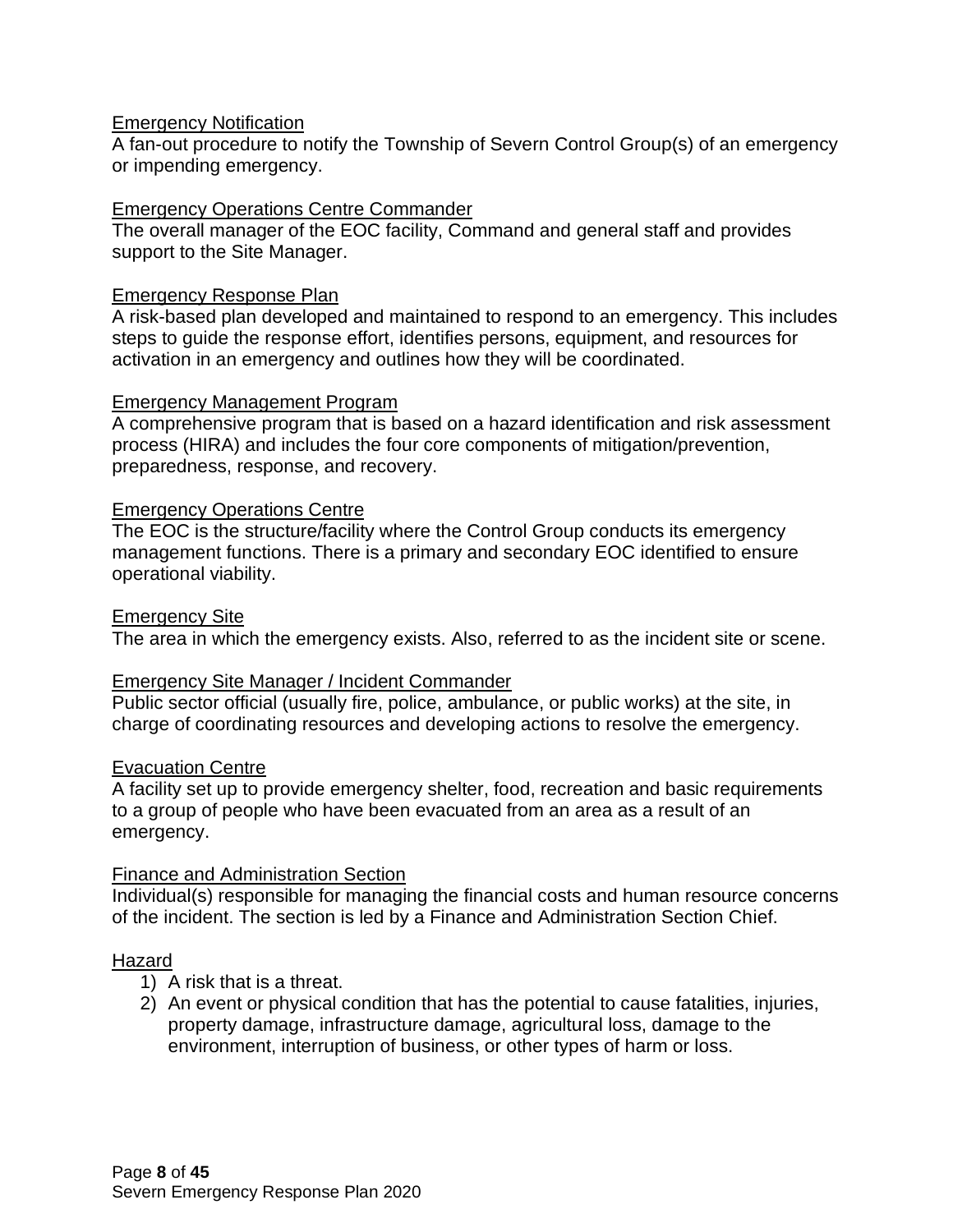#### Hazard Identification and Risk Assessment (HIRA)

Identification of hazards or risks to public safety, public health, the environment, property, critical infrastructure and economic stability from natural, human-caused, and technological sources/activities, and evaluation of the importance of the activity to the continued operation of the community. The vulnerability of the community to each activity should also be evaluated.

#### Head of Council

Individual responsible for declaring or terminating an emergency. In the absence of the Head of Council, this role can be filled by the Acting Head of Council.

#### Incident Action Plan (IAP)

An oral or written plan that contains general objectives that reflect the strategy for managing a specific emergency.

#### Incident Management System (IMS)

The Incident Management System (IMS) is an operational framework for emergency response. The system facilitates communication, response activities and cooperation within and between organizations; it also allows for incidents to be managed in a cohesive manner.

#### Liaison Officer

The individual responsible for communications between the MECG and other agencies. Normally delegated to the Command group.

#### Logistics Section

Individual(s) responsible for facilitating effective and efficient incident management by ordering resources from off-incident locations to provide facilities, transportation, supplies, equipment maintenance, fuel, food services, communication and IT support, and medical services for emergency responders. This section is led by a Logistics Section Chief.

#### Municipal Disaster Recovery Assistance

A provincial financial assistance program intended to reimburse municipalities for extraordinary costs associated with emergency response and repairs to essential property and infrastructure following a natural disaster.

#### Mutual Aid Agreements

An agreement developed between two or more emergency services (usually fire services) to render aid to the parties of the agreement. These types of agreements can include private sector emergency services when appropriate.

#### Mutual Assistance Agreement

An agreement developed between two or more jurisdictions to render assistance to the parties of the agreement. Jurisdictions covered with these types of agreements could include neighbouring cities, regions, provinces or nations.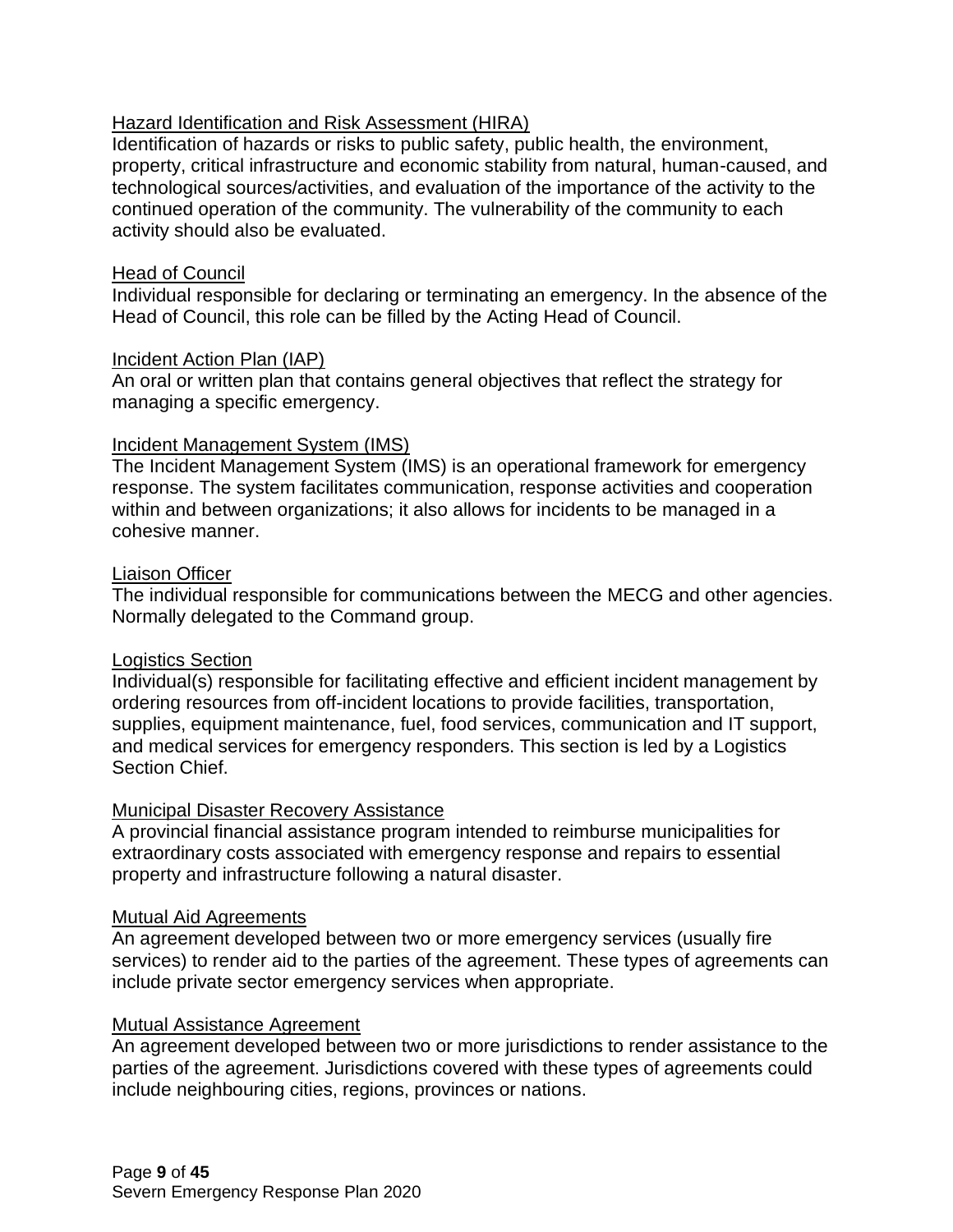#### Operational Advisory Committee

This is a committee in conjunction with the CEMC that oversees the development, implementation, and maintenance of the Community Emergency Management Program.

#### Operations Section

Individual(s) responsible for the reduction of the immediate hazard, saving lives and property, establishing situational control and restoration of normal operations. This section is led by an Operations Section Chief.

#### Planning Section

Individuals(s) responsible for the collection, evaluation and dissemination of incident information and intelligence, maintaining the status of resources, preparing status reports, displaying situation information and developing and documenting the Incident Action Plan. This section is led by a Planning Section Chief.

#### Reception Centre

A facility that is set up for the purpose of receiving evacuees, providing refreshments and providing a temporary shelter. Its primary purpose is to register evacuees and, if necessary, direct them to an evacuation centre as required.

#### Safety Officer (Command Staff)

Monitors safety conditions and develops safety measures to the overall health and safety of everyone involved with the incident.

#### **Site Manager**

The individual who is designated as the overall person responsible for the emergency site. Multiple site managers might be designated if multiple emergency sites exist.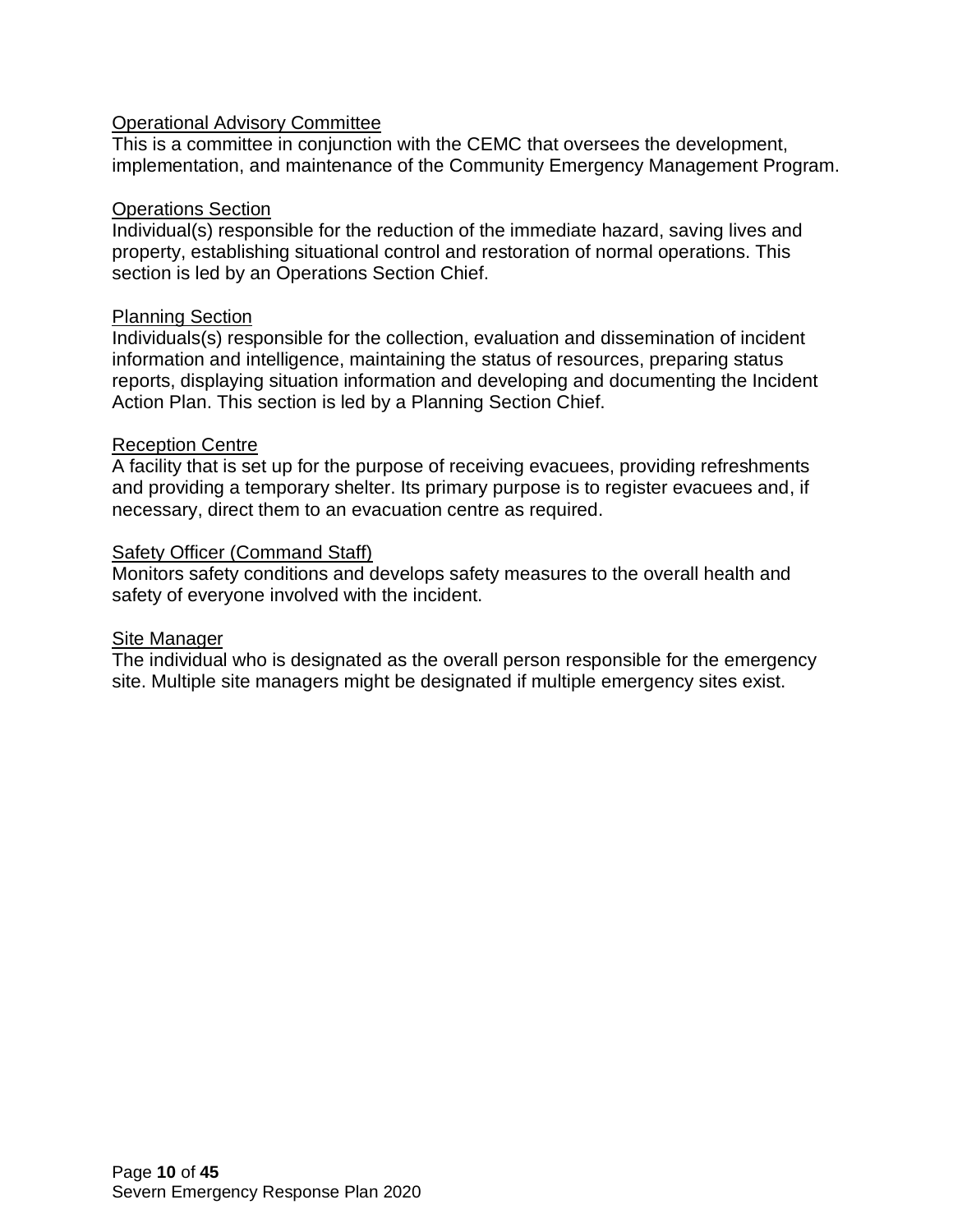#### <span id="page-10-0"></span>**Mission Statement**

The Township of Severn is a people-friendly municipality committed to providing public services that enhance our valued quality of life. We respond to community needs through fiscal responsibility, citizen engagement, effective management of our resources and infrastructure, the equitable delivery of services across all our communities, and effective stewardship of our unique physical environment.

#### <span id="page-10-1"></span>**Introduction**

The Township of Severn is a lower tier municipality in the northern corner of the County of Simcoe. Severn is composed of the rural and urban settlements of Coldwater, Washago, Port Severn, Severn Falls and Machmont. The sprawling Township is a unique mix of rugged pre-Cambrian shield, pristine waters and rolling farmland that is home to over 12,000 people.

This Emergency Response Plan (the "Plan") for the Township of Severn has been prepared as part of a comprehensive Emergency Management Program to provide a prompt and coordinated response to all types of emergencies affecting the residents, businesses and visitors in the community.

In addition, depending on the nature of the emergency, the Township of Severn provides a coordinated emergency response with several external stakeholders that would work closely and under the direction of the Municipal Emergency Control Group. These are distinct arrangements and procedures from the regular day-to-day operations.

The Plan has been prepared to provide officials and departments of the Township of Severn and external stakeholders with important emergency response information as it relates to:

- services and equipment
- resource management
- roles and responsibilities during an emergency
- hazard-specific response plans

The Plan is structured to allow individual parts or Annexes to be used, reviewed, updated, or re-written independently and has been developed to reflect the public safety requirements of the community. The effective use and implementation of this Plan is reliant upon all municipal officials, staff and external stakeholders being aware of its provisions and being prepared to fulfill their roles and responsibilities in the event of an emergency or the potential for an emergency. Responsible individuals are legislated to participate in emergency training and exercises that will assist them in the fulfillment of their roles.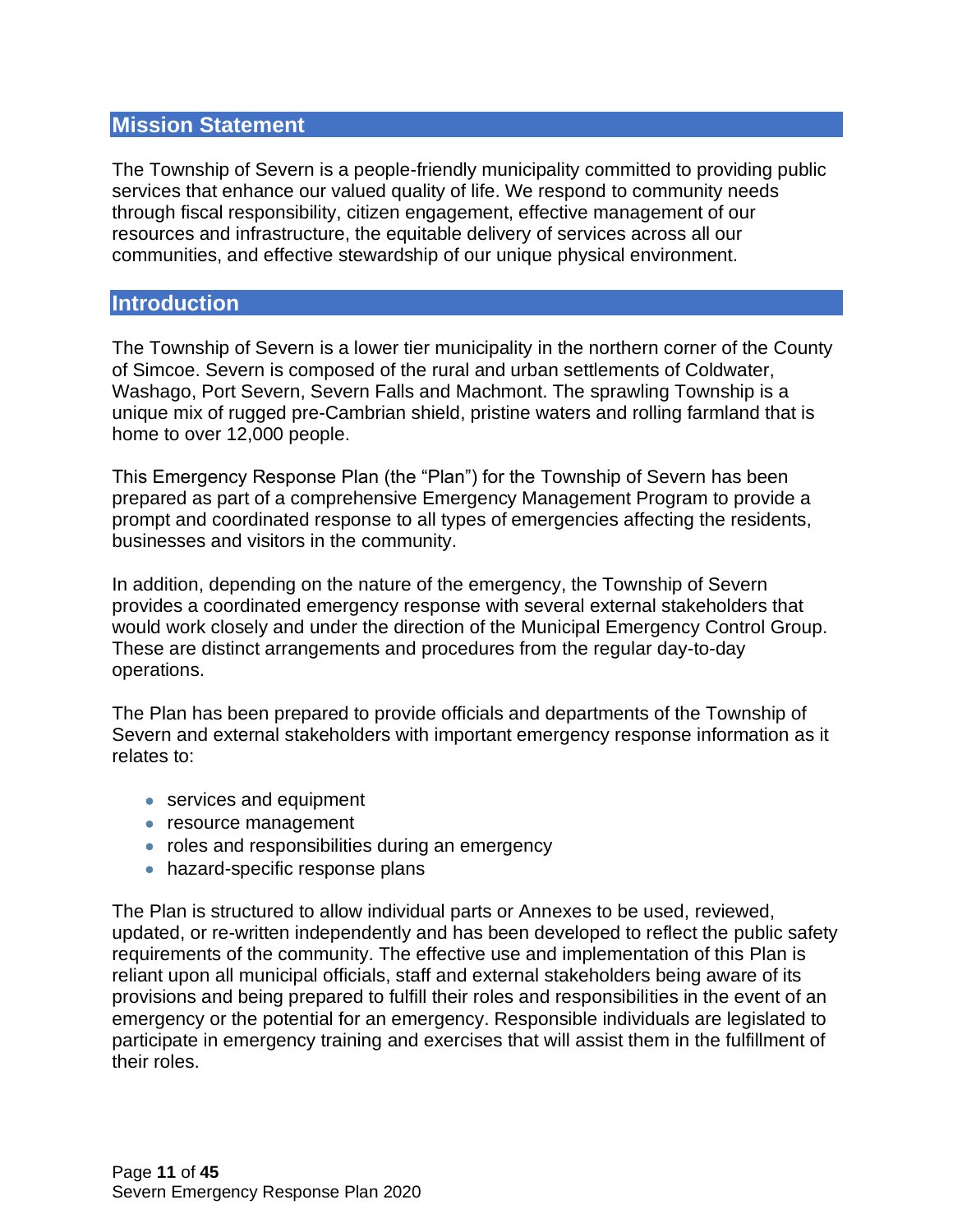The Control Group members and agencies are expected to develop their own internal notification lists, as well as procedures and contingency plans to fulfill their departmental or agency responsibilities.

It is important that residents, businesses and interested visitors be made aware of its provisions in the Plan. Copies of the Township of Severn's Emergency Response Plan may be viewed at the Municipal Office and at [www.townshipofsevern.ca.](http://www.townshipofsevern.ca/)



For more information, please contact either: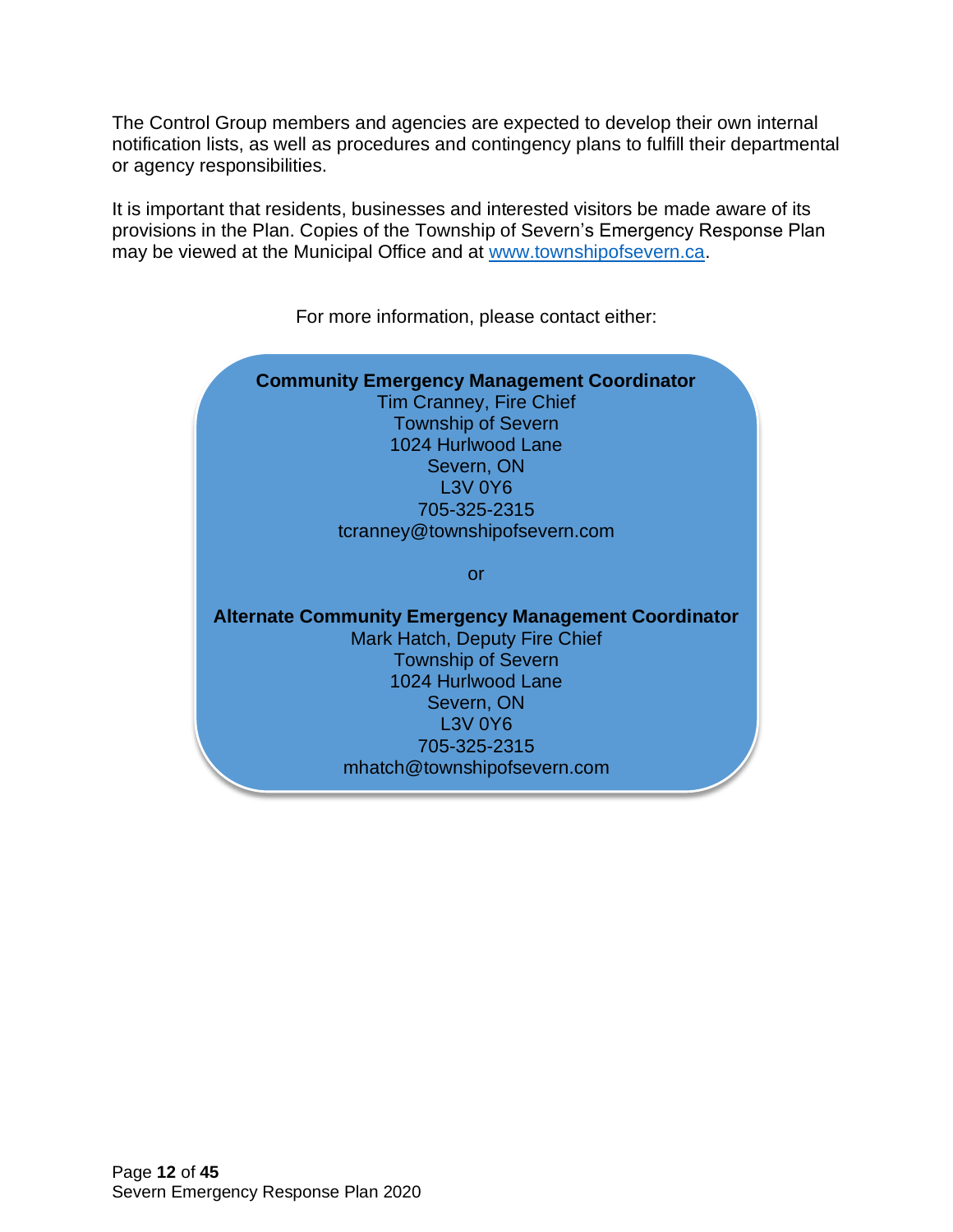#### **Aim**

The aim of the Plan is to make provisions for the extraordinary arrangements and measures that may have to be taken to protect the health, safety, welfare and property of the residents, businesses and visitors of the Township of Severn from the effects of an emergency or potential emergency. The Plan enables a centralized, controlled and coordinated response to emergencies or potential emergencies in the Township of Severn.

The Plan incorporates supplementary plans such as Annexes, which provide detailed response procedures for the most likely hazards that could confront the Township of Severn. These hazards have been determined through the process of conducting an indepth Hazard Identification and Risk Assessment (HIRA).

#### **Authority**

The Plan has been developed and implemented under the authority of, and in accordance with, the *Emergency Management and Civil Protection Act*, R.S.O. 1990, c. E.9 (the "Act"), is adopted by Council by by-law and filed with the Office of the Fire Marshal and Emergency Management Ontario.

#### **Confidentiality of the Plan**

The Township of Severn Emergency Response Plan is a public document, excluding the Annexes, which are deemed confidential.

Any personal information collected for the Plan is collected under the authority of the Act and shall be used solely for the purpose of planning, preparing, and conducting responses to emergencies and/or training exercises.

#### **Hazard Identification Risk Assessment**

As part of the Act, the Township of Severn annually reviews the Hazard Identification Risk Assessment (HIRA), which assists in determining the probability and consequence of a hazard in the community. Based on the HIRA for the Township, the potential hazards are identified in *Annex E*.

#### **Plan Maintenance & Revision**

The Plan will be reviewed annually by the Emergency Management Program Committee. The CEMC is authorized to make administrative revisions to the Plan or changes to the Annexes as required. Substantial changes to the plan must be approved by Council, by by-law. The Plan will be reviewed in accordance with a maintenance schedule as determined by the CEMC.

The annual review will include:

- testing and confirming emergency telephone numbers
- the notification system
- updating vital services and/or local services directories
- review of the municipality's HIRA and Critical Infrastructure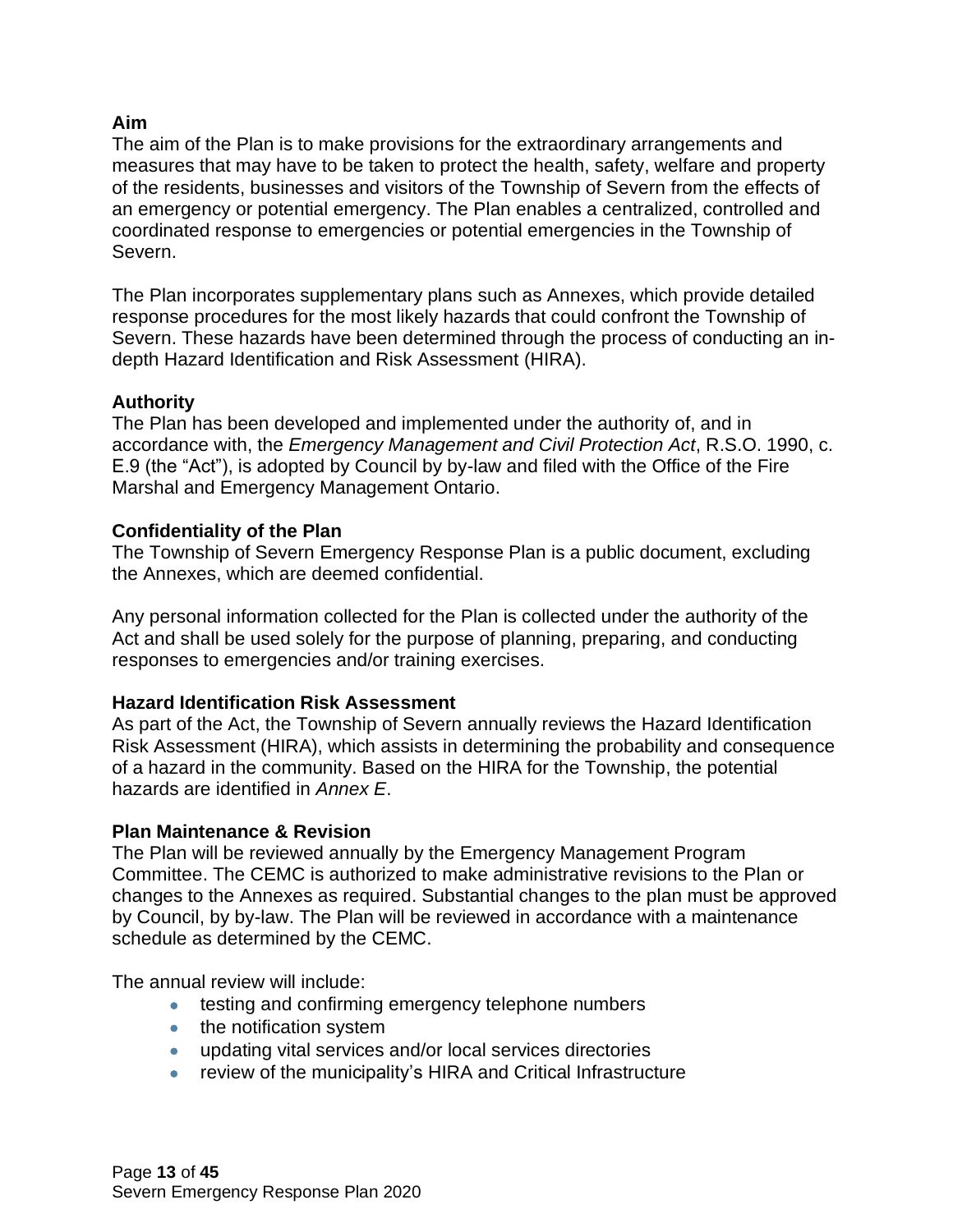- a table-top or large-scale exercise for the Municipal Emergency Control Group
- training for the Municipal Emergency Control Group and support staff, as needed, on any component of the Plan

Each department and agency involved with the Plan will be responsible for preparing emergency procedures or guidelines, outlining how they will fulfill their responsibilities under the Plan during an emergency. Each agency will ensure that it designates a staff member to maintain and revise its own emergency procedures or guidelines.

#### **Emergency Management Program Committee**

The Township of Severn's Emergency Management Program Committee, in conjunction with the CEMC, shall oversee the development, implementation and maintenance of the community's Emergency Management and Business Continuity Program. The Committee shall recommend to Council for approval, an Emergency Plan, to provide the community with a strategy to protect the health, safety, welfare, environment and economic strength of residents, businesses and visitors to the community, as well as a Business Continuity Plan to ensure that municipal services are provided in the event of a disruption.

The Emergency Management Program Committee shall be composed of eight (8) members that are appointed by by-law 2019-78. The members are:

- **1.** Community Emergency Management Coordinator
- **2.** Alternate Community Management Coordinator
- **3.** Chief Administrative Officer
- **4.** Director of Public Works & Utilities
- **5.** Director of Corporate Services/Treasurer
- **6.** Director of Planning & Development
- **7.** Member of Severn Township Council (Chair)
- **8.** Administrative Assistant Fire Department

### **Incident Management System**

The designated MECG for the Township of Severn has adopted the Province of Ontario's Incident Management System (IMS) as the process to assist them in managing an emergency incident.

The five functions of the Incident Management System are Command, Operations, Planning, Logistics and Finance/Administration.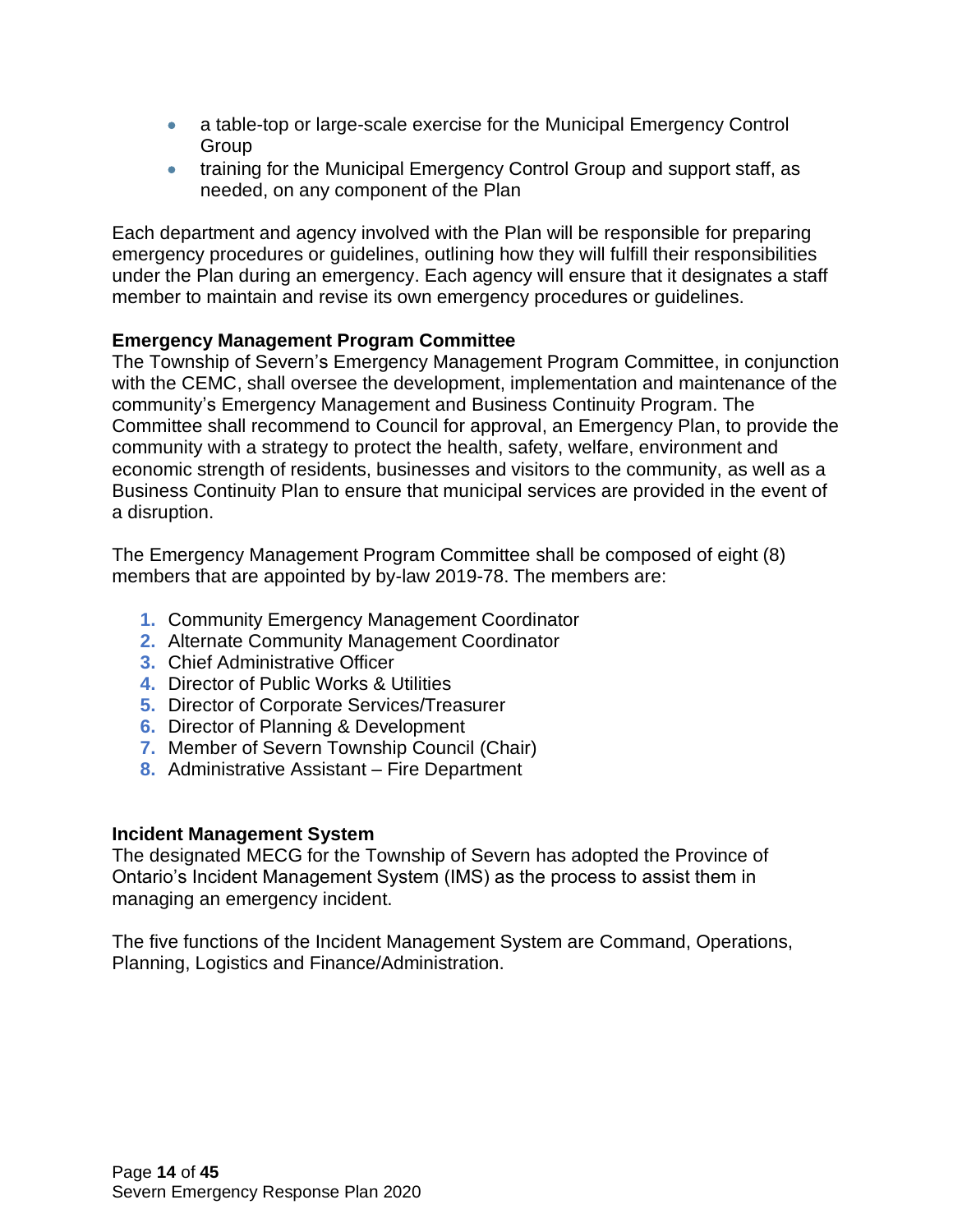The IMS structure consists of the following positions:

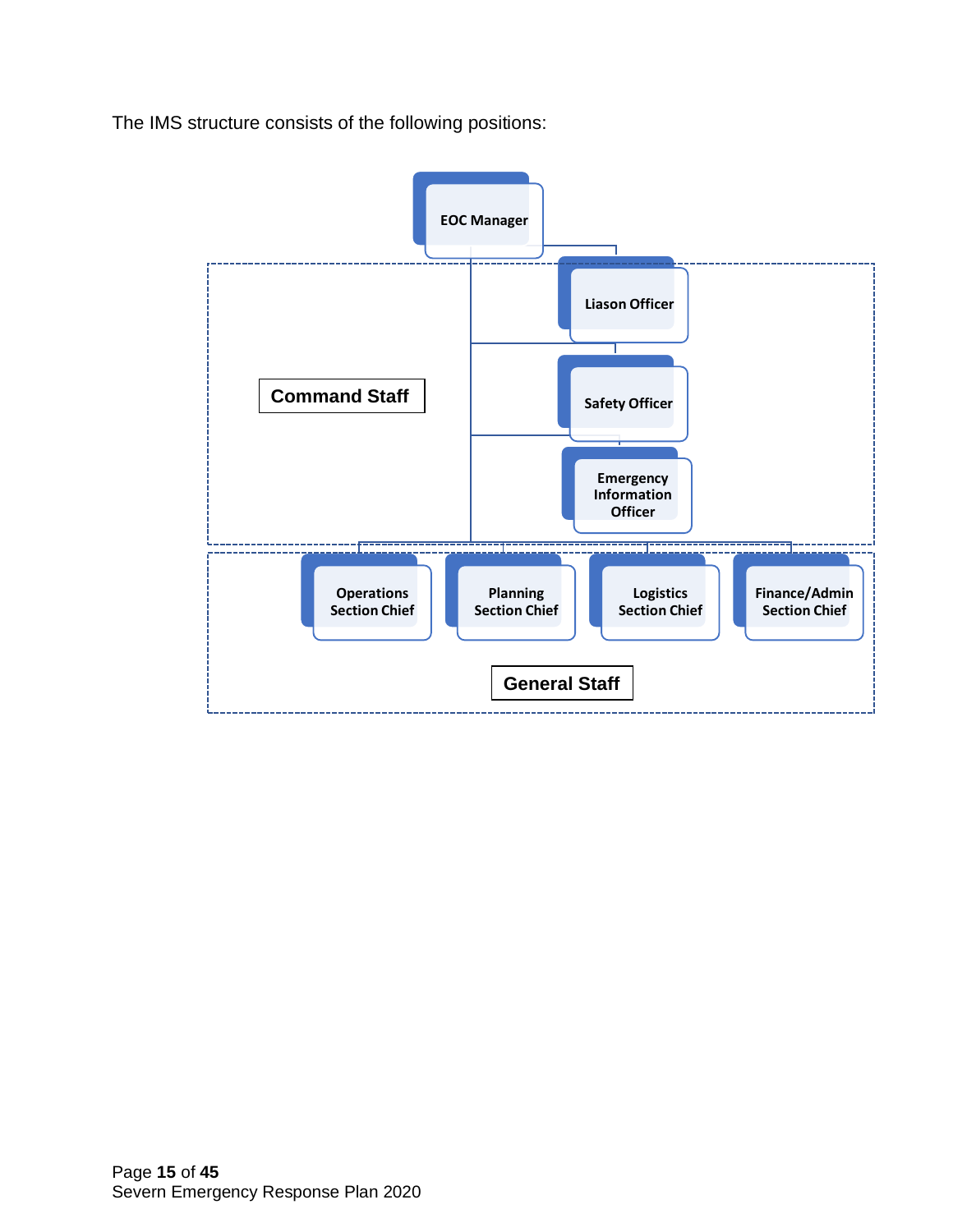The following are the general responsibilities for each of the IMS functions.

| <b>Function</b>                                                              | <b>General Responsibilities</b>                                                                                                                                                                                                                                                                                                                                                                                                  |
|------------------------------------------------------------------------------|----------------------------------------------------------------------------------------------------------------------------------------------------------------------------------------------------------------------------------------------------------------------------------------------------------------------------------------------------------------------------------------------------------------------------------|
| <b>EOC Manager</b>                                                           | Responsible for the overall management of the EOC facility<br>and assigned resources within the EOC, and the provision of<br>support to the Site Incident Commander.                                                                                                                                                                                                                                                             |
| <b>Safety Officer (SO)</b><br><b>Command Staff</b>                           | Monitors safety conditions and develops safety measures<br>related to the overall health and safety of all incident<br>responders. The Safety Officer must have the knowledge and<br>professional experience to be able to control or reduce<br>occupational hazards and exposures. The Safety Officer also<br>provides advice with respect to risk exposure, due diligence,<br>and claims handling procedures, when applicable. |
| <b>Emergency Information</b><br><b>Officer (EIO)</b><br><b>Command Staff</b> | Responsible for the development of emergency information<br>regarding the incident and its release to the public. The EOC<br>Manager must approve all emergency information that the<br>EIO releases.                                                                                                                                                                                                                            |
| <b>Liaison Officer</b><br><b>Command Staff</b>                               | Serves as the primary contact for assisting or supporting<br>organizations and advises the EOC Manager of issues related<br>to outside assistance and support, including current or<br>potential inter- organization needs.                                                                                                                                                                                                      |
| <b>Operations Section Chief</b>                                              | Responsible for providing overall supervision and leadership to<br>the Operations Section, including the implementation of the<br>Emergency Operations Centre Incident Action Plan (IAP), as<br>well as the organization and assignment of all operations<br>resources.                                                                                                                                                          |
| <b>Planning Section Chief</b>                                                | Responsible for providing overall supervision and leadership to<br>the Planning Section, as well as the organization and<br>assignment of all planning resources. Responsible for<br>coordinating the development of the EOC Incident Action Plan<br>for each operational period and the collection, collation,<br>evaluation, analysis and dissemination of incident information.                                               |
| <b>Logistics Section Chief</b>                                               | Responsible for providing facilities, services and materials<br>in support of the incident. Participates in the development of<br>the logistics-related section of the EOC Incident Action Plan<br>and activates and supervises the Branches and Units, as<br>well as the organization and assignment of resources within<br>the Logistics Section.                                                                              |
| <b>Finance &amp; Administration</b><br><b>Section Chief</b>                  | Responsible for financial and administrative support to an<br>incident, including all business processes, cost analysis,<br>financial and administrative aspects, and ensures compliance<br>with financial policies and procedures. Provides direction and<br>supervision to Finance & Administration Section staff including<br>their organization and assignment.                                                              |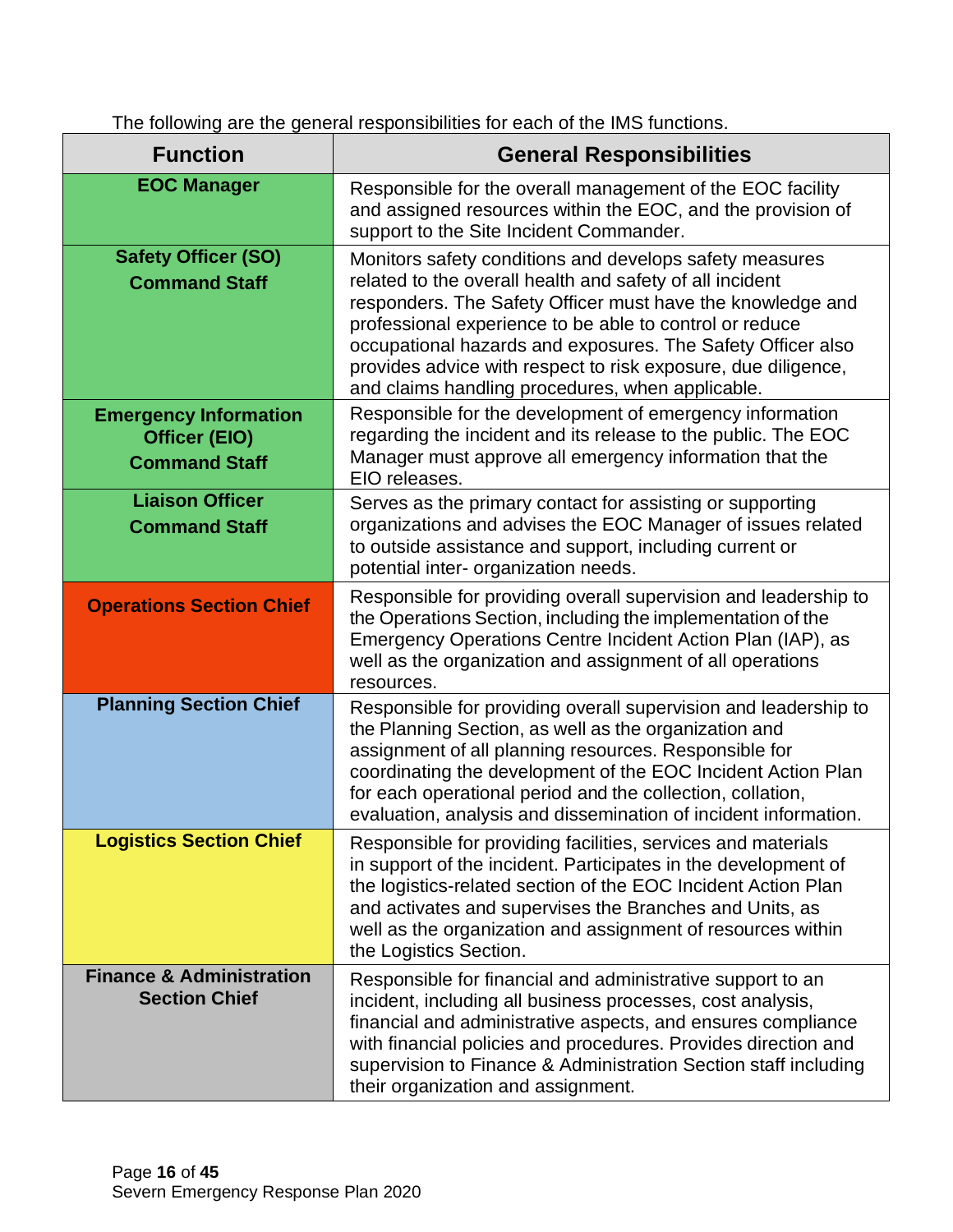# <span id="page-16-0"></span>*Part II NOTIFICATION PROCEDURES*

# <span id="page-16-1"></span>**Actions Prior To Declaration**

The Township of Severn has established Emergency Monitoring Status Indicators to identify specific phases of an emergency event and the actions or monitoring that the MECG will undertake during each phase.

| <b>ROUTINE</b>   | Notification of routine conditions means that the Corporation<br>is operating under normal conditions. Under these conditions,<br>the Township maintains ongoing surveillance for abnormal<br>events.                                                                                                                                                                                                                  |
|------------------|------------------------------------------------------------------------------------------------------------------------------------------------------------------------------------------------------------------------------------------------------------------------------------------------------------------------------------------------------------------------------------------------------------------------|
| <b>ENHANCED</b>  | Notification of enhanced conditions means that an abnormal<br>event, potential or actual emergency has been detected or is in<br>development. Under these conditions the Township enhances<br>its surveillance and monitoring of activities and takes<br>appropriate<br>related actions. Under these conditions the Township could<br>implement its Emergency Response Plan and Emergency<br><b>Operations Centre.</b> |
| <b>EMERGENCY</b> | Notification of emergency conditions means that the<br>Township is in an emergency response mode. Under these<br>conditions the Township implements its Emergency<br>Response Plan and activates its Emergency Operations<br>Centre to coordinate the appropriate response activities.                                                                                                                                 |
| <b>RECOVERY</b>  | Notification of recovery conditions means that the Township<br>is working to ensure a smooth transition from enhanced or<br>emergency conditions to routine conditions.                                                                                                                                                                                                                                                |

# <span id="page-16-2"></span>**Notification System**

When any member of the MECG receives a warning of a real or potential emergency, that member of the MECG may initiate the notification procedure.

Notification procedure:

- For routine or enhanced conditions, notifications shall be completed utilizing the Township's email system.
- For emergency conditions or to activate the EOC, the MECG member must contact the CEMC or alternate CEMC who will begin the notification process.
- All members of the MECG are responsible for notifying their own staff of the emergency, if required.
- The CEMC will initiate the notification process and provide the following details to the Control Group:
	- date and time of activation
	- nature of the emergency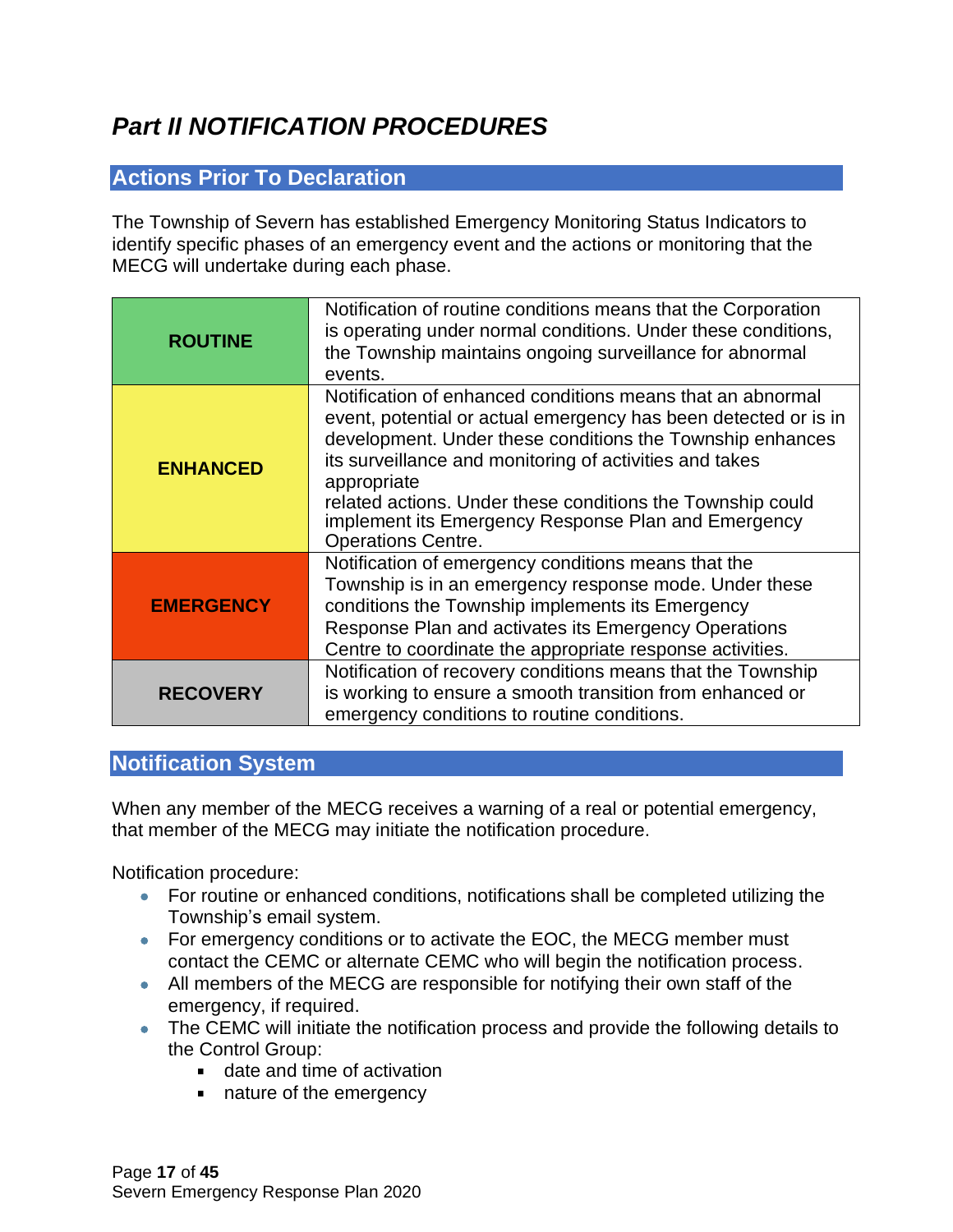- $\mathbf{u}$ location of the EOC (primary, secondary, or alternate)
- **time for the MECG to meet**
- whether standby or call to assemble
- any items to bring with them
- special precautions (routes to take or health hazards)  $\blacksquare$
- A sample notification script is contained in *Annex A-1* and the contact phone numbers and addresses of the MECG members and their alternates are contained in *Annex B*.
- Records must be kept of the date and time MECG members were contacted and their estimated time of arrival at the EOC.

### <span id="page-17-0"></span>**Emergency Operations Centre (EOC)**

The Township of Severn has established a primary and secondary EOC location. These locations are described in *Annex C*. Direction will be given during the notification process as to which location to report to and which members of the MECG must attend.

The EOC can be set up by any member of the MECG as soon as practical. The layout and equipment of the EOC will be determined by the EOC Manager in conjunction with the CEMC.

Upon arrival at the EOC, each MECG member will:

- Sign in
- Check telephone/communications devices and check for messages delivered prior to arrival
- Obtain a personal log
- Contact his or her agency and obtain a status report and activate departmental plan, if necessary
- Participate in the initial briefing
- Participate in planning the initial response/decision making process
- Pass MECG decisions on to their own department or organization
- Continue participation in the EOC operations cycle

Upon leaving the EOC, each MECG member will:

- Conduct a hand over with the person relieving them, if applicable
- Sign out and inform the CEMC where they can be reached

It is not essential for the MECG to have all its members present to function; however, each member must be notified. Upon the arrival of any three (3) members, the MECG may initiate its function. As members continue to arrive, they will join the operation in progress.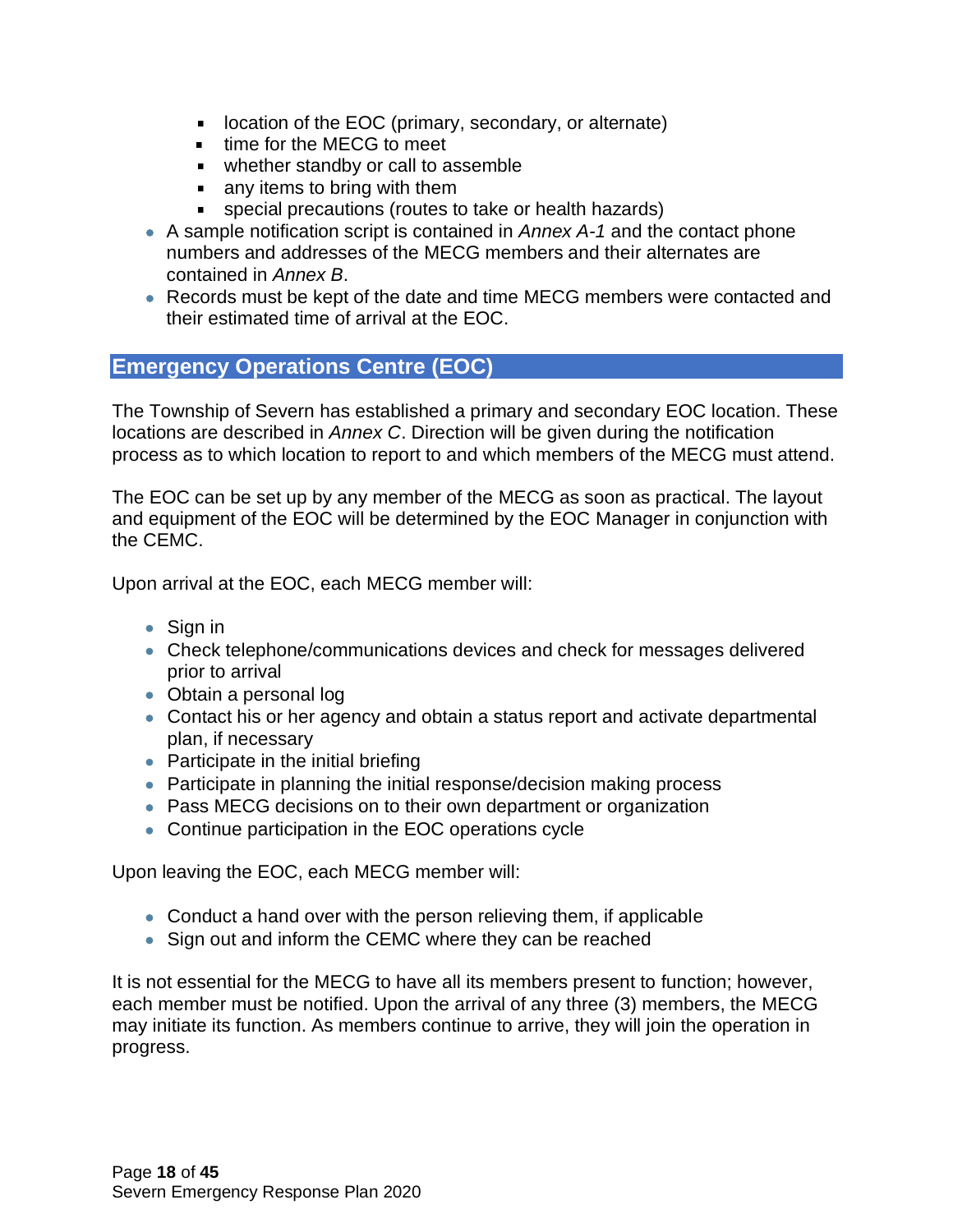# <span id="page-18-0"></span>*Part III MUNICIPAL EMERGENCY CONTROL GROUP*

Level of activation of the Municipal Emergency Control Group is based on the scale of the emergency. A tiered response is initiated with select staff resources that are acceptable under certain circumstances, as dictated by the impact or potential impact to the community caused by the incident or emergency.

### <span id="page-18-1"></span>**Municipal Emergency Control Group**

The Municipal Emergency Control Group is responsible for the monitoring and control of the emergency response. The MECG is made up of the following functions and are filled by utilizing the contact list in *Annex B*.

- **1.** EOC Manager
- **2.** Liaison Officer
- **3.** Safety Officer
- **4.** Emergency Information Officer
- **5.** Operations Section Chief
- **6.** Planning Section Chief
- **7.** Logistics Section Chief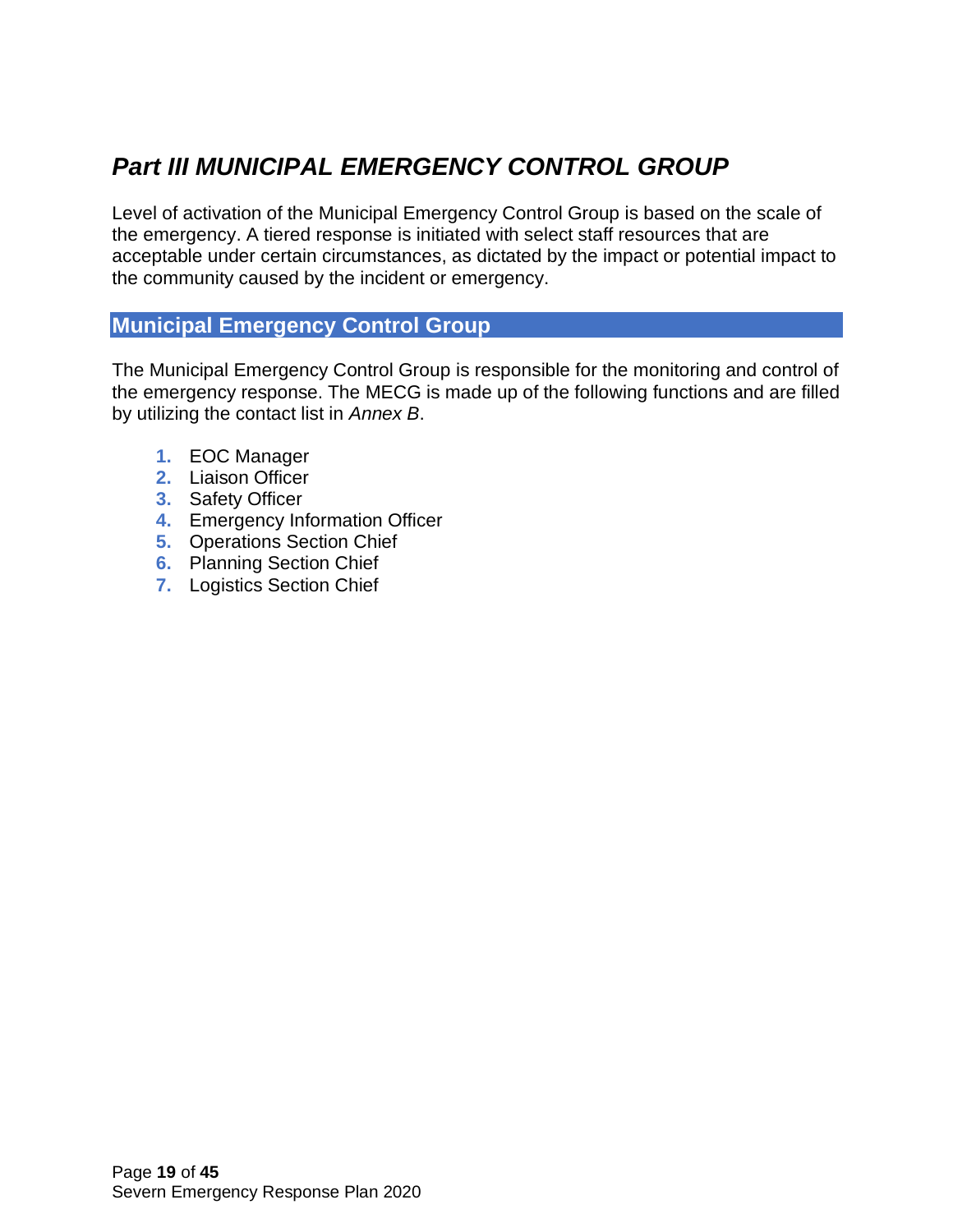**8.** Finance/Administration Section Chief



# <span id="page-19-0"></span>**EOC Support**

Depending on the type of incident, the EOC will require expertise or support to mitigate the incident. The following list is members who could possibly be requested to attend the EOC. This list is not all inclusive and other experts could be requested to attend the EOC at the request of the EOC Manager.

- Head of Council
- Paramedic Representative
- Police Representative
- County of Simcoe CEMC
- County of Simcoe Health Representative
- County of Simcoe Social Services Representative
- Chief Building Official
- Office of the Ontario Fire Marshal & Emergency Management
- IT Support
- Amateur Radio Emergency Service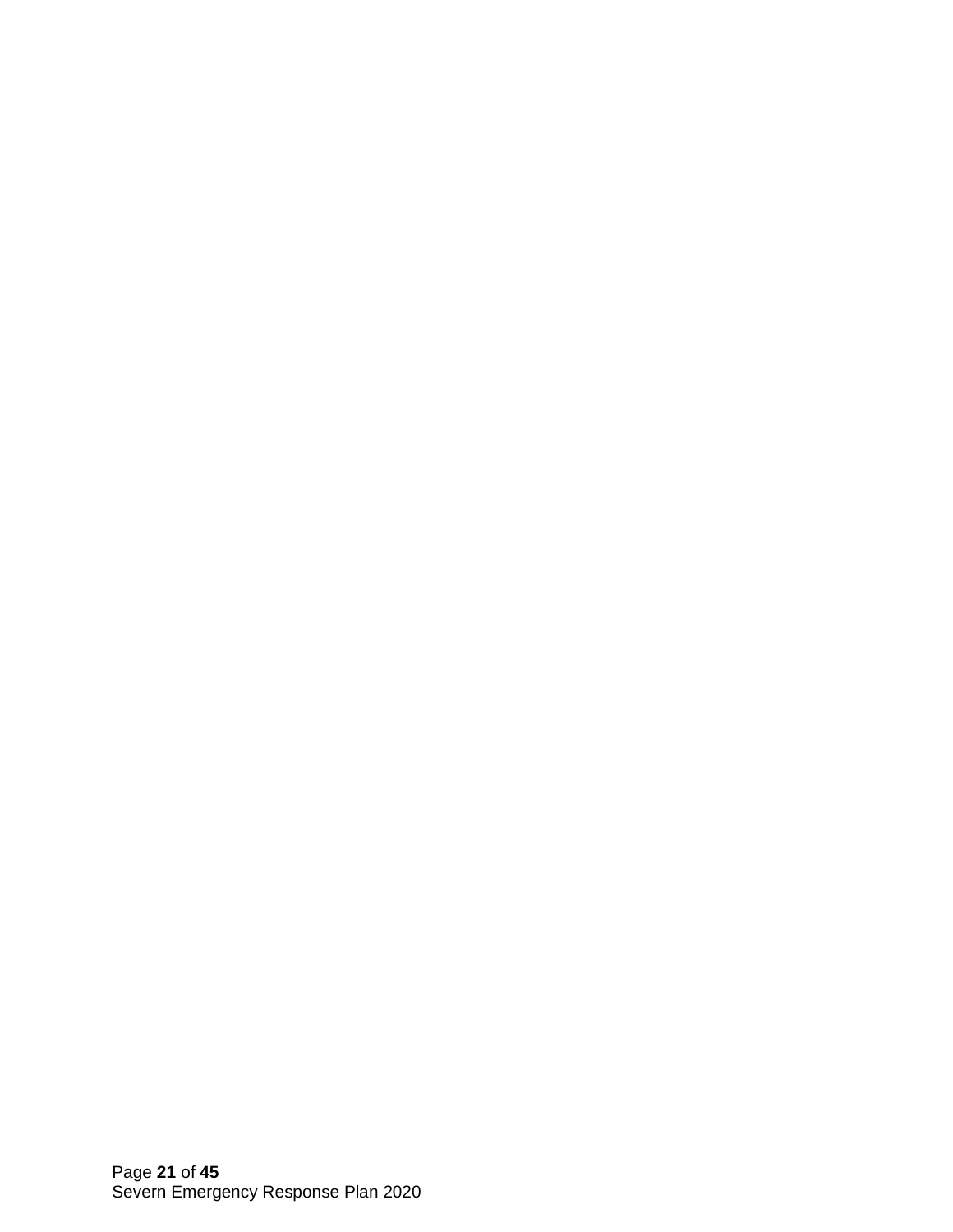# <span id="page-21-0"></span>*Part IV EOC/SITE MANAGEMENT*

# <span id="page-21-1"></span>**Operations Cycle**

Members of the MECG will gather at regular intervals to inform each other of actions taken and problems encountered. The EOC Manager will establish the frequency of meetings and agenda items. Meeting will be as brief as possible to allow members to carry out their individual responsibilities.

It is essential that the EOC is comfortable, has effective communication and is secure from unnecessary distractions. Only MECG members and support staff will have access to the EOC. No media is allowed into the EOC, nor is anyone who has not been authorized by the MECG.

The EOC Manager shall assign a Scribe that will maintain status boards, maps and the event log, and will display them in a prominent place, ensuring they are kept up to date.

One Hour Operation Cycle

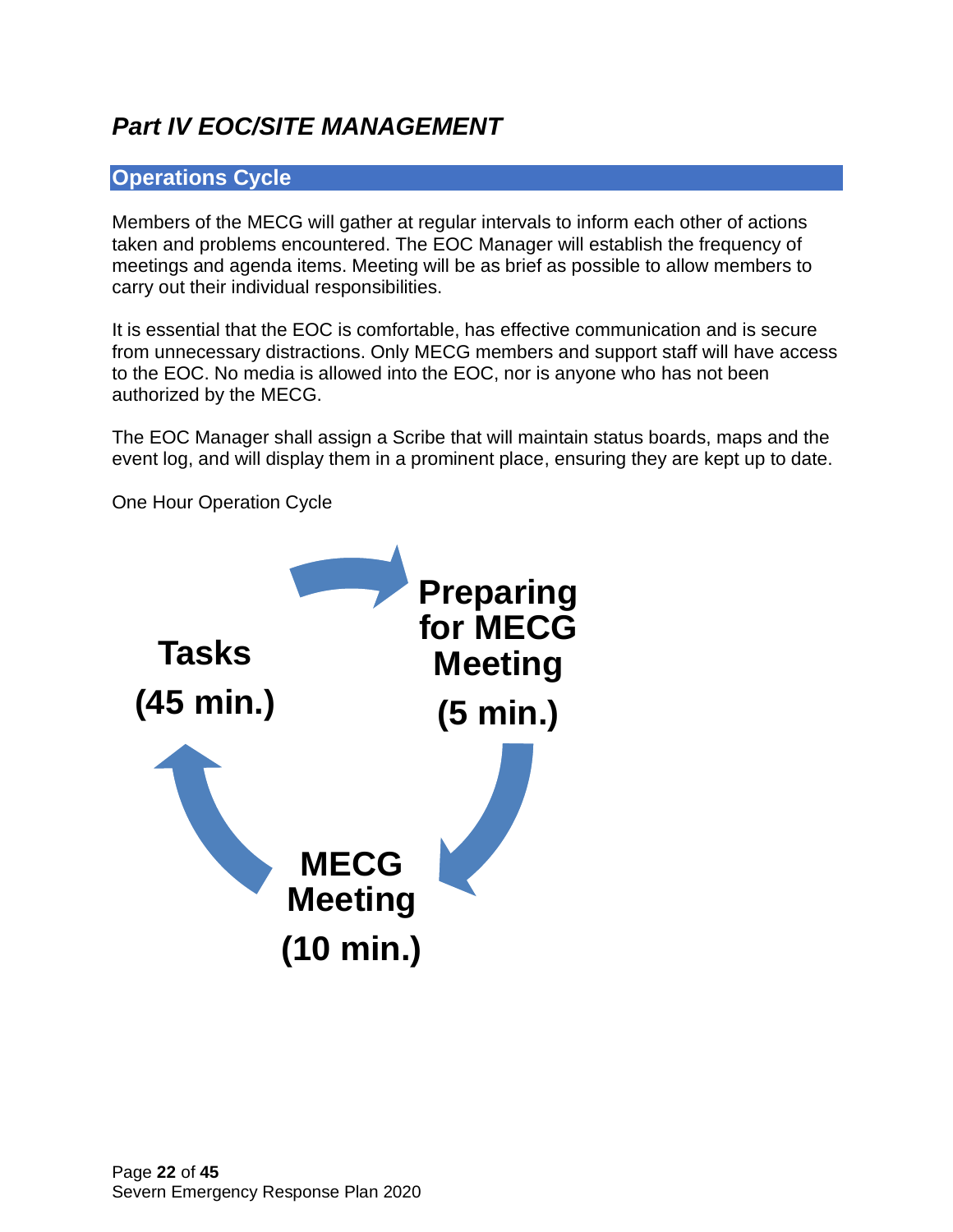#### <span id="page-22-0"></span>**Management of the Emergency Site**

The Emergency Site is the location of the emergency, together with "buffer space" around it in which response activities are conducted. If there is more than one site, each site will have an Emergency Site Manager (the "ESM").

The ESM is the individual appointed to control the operations at the site of an emergency. The selection will depend on the type of emergency and will be decided by the agencies at the scene, subject to approval of the MECG.

The ESM will assume control of the overall site, become responsible for all aspects of the site, and limit their responsibilities to activities within the site perimeters; anything outside those boundaries must be handled by the appropriate off-site response personnel.

The ESM's task is to take control of the scene and co-ordinate the response. Some of the detailed functions include:

- **1.** Setting up a Command Post and establishing communications with the other agencies on the site and with the Operations Section Chief
- **2.** Organizing a management team and arranging a management cycle
- **3.** Determining the inner and outer perimeters and ensuring they are set up
- **4.** Organizing the layout of the site
- **5.** Conferring with the heads of the other agencies at the site to ascertain what is happening and what is needed
- **6.** Passing information on what is happening and requests for resources up the line to the EOC and passing direction and information from the EOC down the line to others at the site
- **7.** Directing and co-ordinating the activities of the response agencies at the site
- **8.** Determining what resources are necessary and asking the EOC to provide them
- **9.** Arranging a system of relief for site workers
- **10.** Facilitate media visits to the site as requested the Emergency Information Officer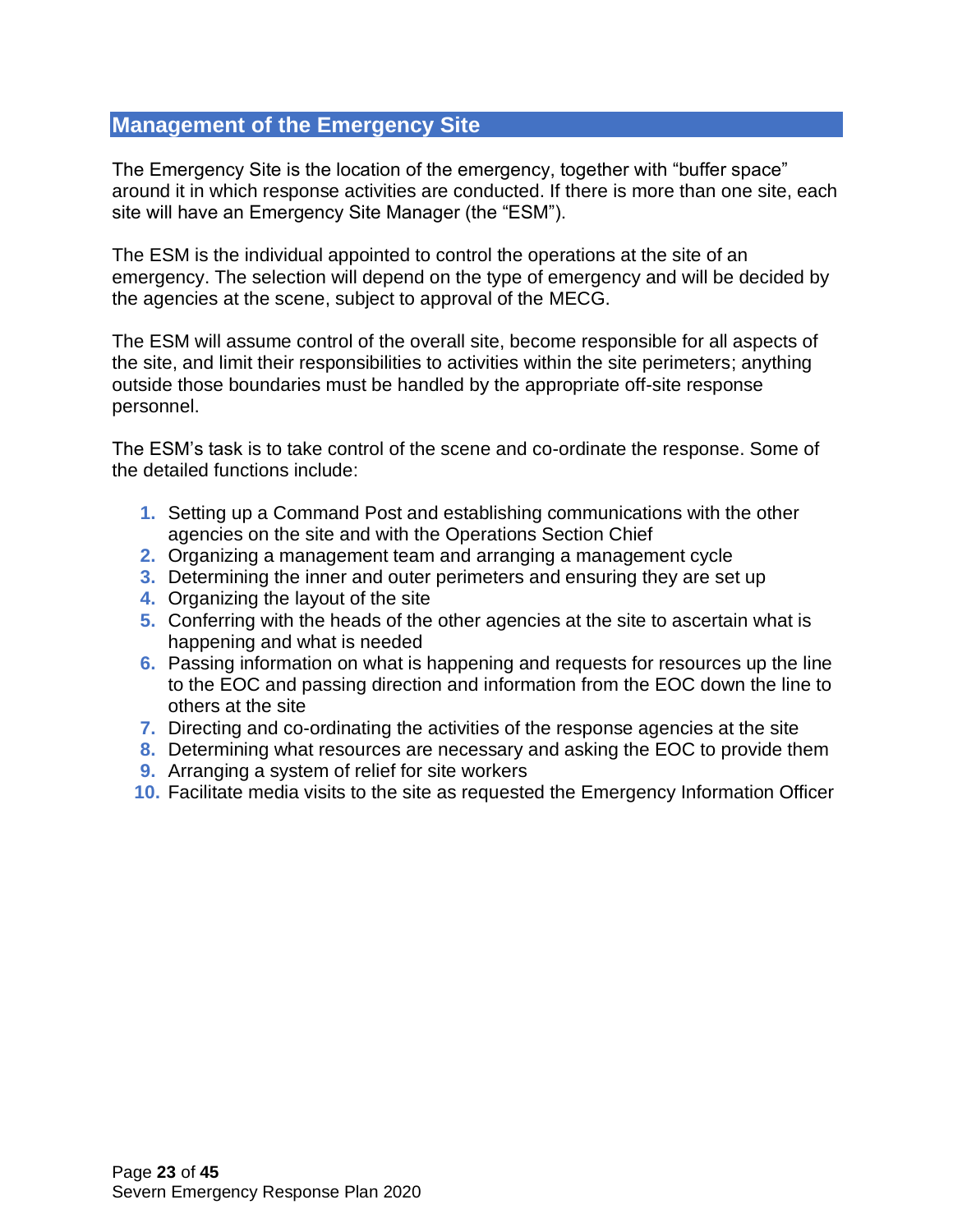Each site will be different, but a diagram of an emergency site is attached as a guide.

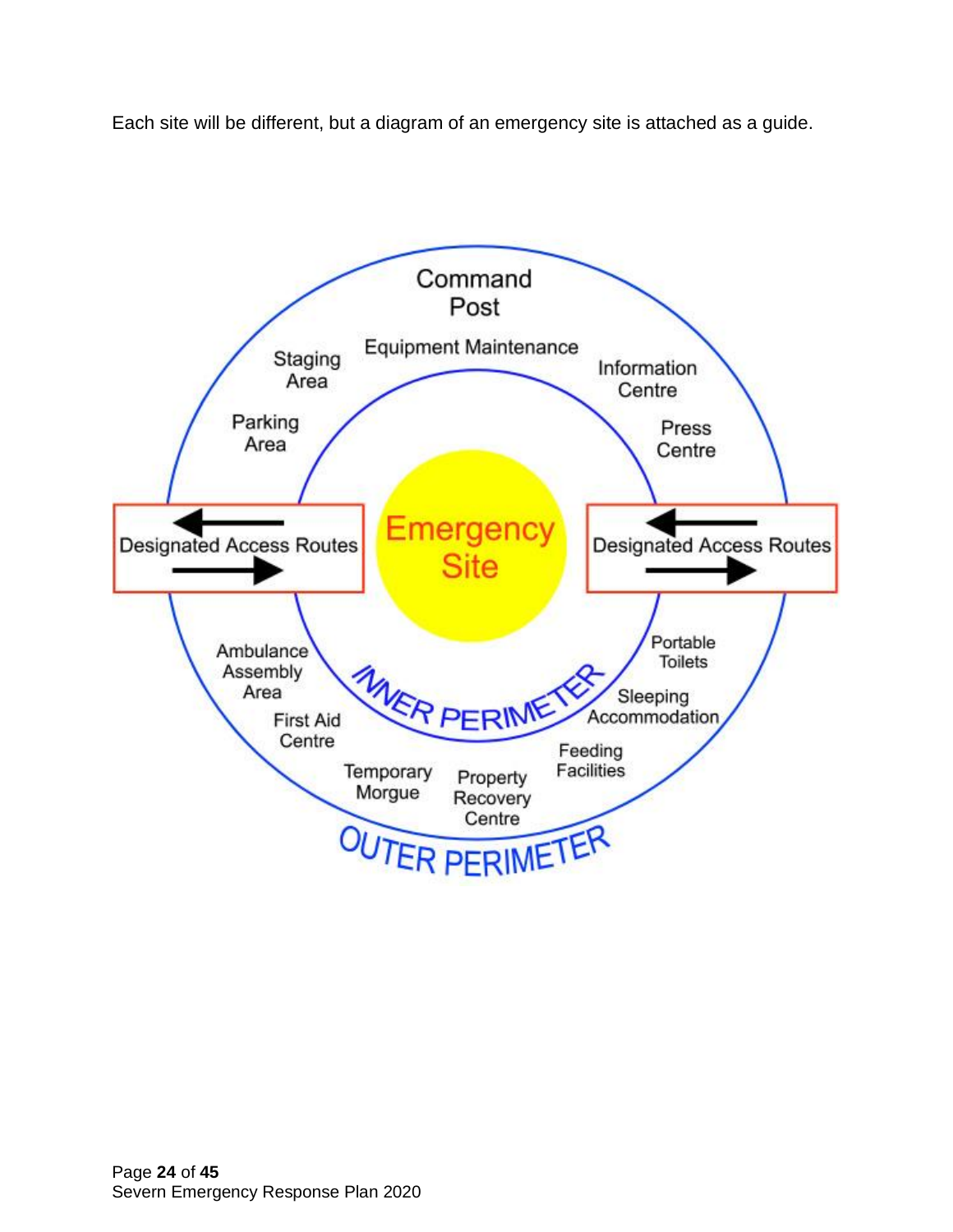# <span id="page-24-0"></span>**Responsibilities of MECG Members**

<span id="page-24-1"></span>**Head of Council/Acting Head of Council** 

The Head of Council, is responsible for the following:

- **1.** The declaration of an emergency and designating an area.
- **2.** The termination of an emergency.
- **3.** Ensuring that all members of Council are advised of the declaration and termination of an emergency and are kept informed of the emergency operational situation.
- **4.** Ensuring that the Ministry of the Solicitor General and Ontario Fire Marshal and Emergency Management is notified of the declaration of emergency and termination of the emergency.
- **5.** Requesting assistance from neighbouring Municipalities, the County of Simcoe, and the Provincial and Federal Government.
- **6.** Participating in press conferences or media interviews as required.
- **7.** Calling and convening any emergency Council meetings.
- **8.** Maintaining a log of all personal decisions and actions taken.
- **9.** Preparing and submitting a final report containing operational evaluation of their area of responsibility, including recommendations on changes to the Plan or supplementary plans.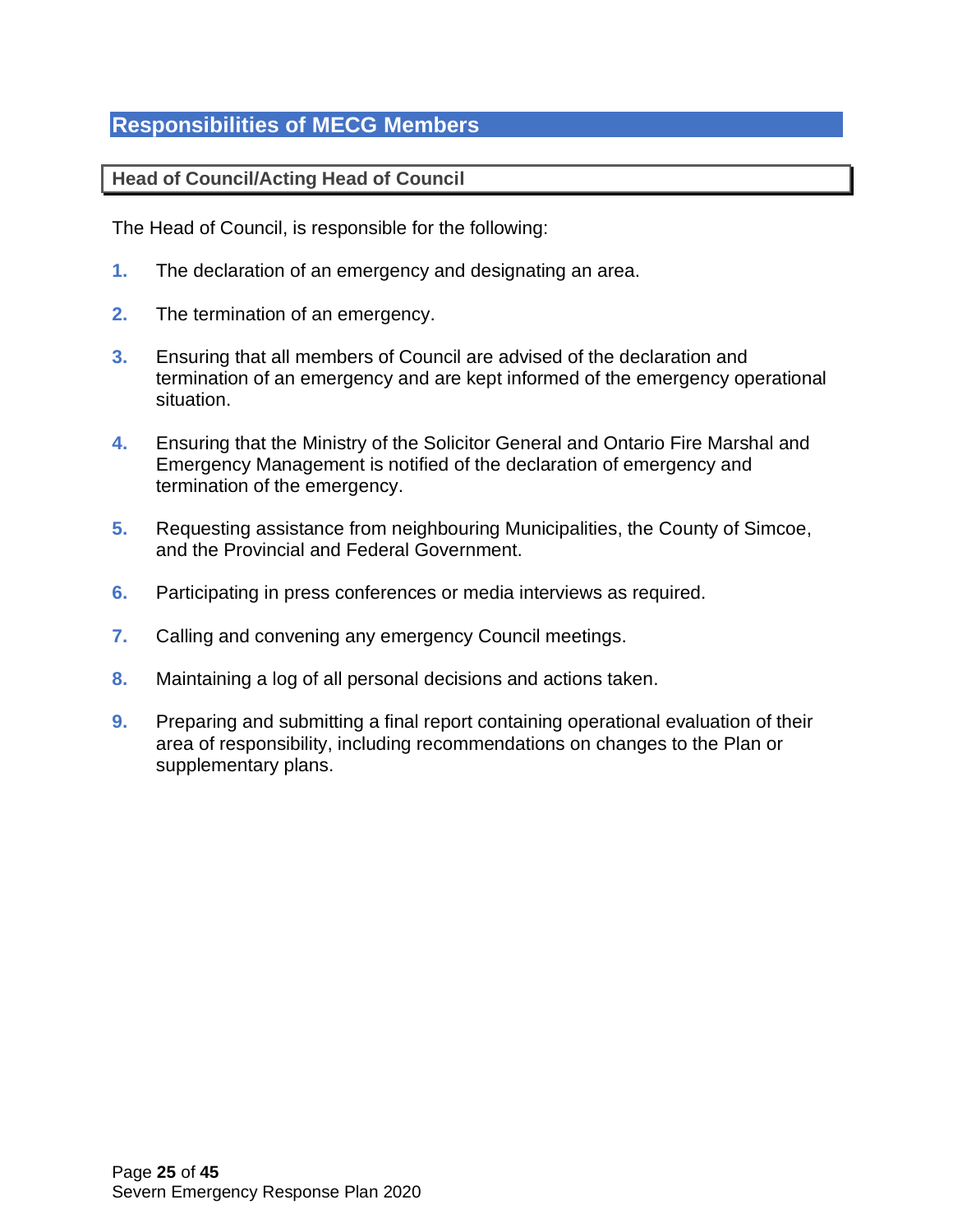#### <span id="page-25-0"></span>**EOC Manager**

The EOC Manager is responsible for the following:

- **1.** Assessing the incident situation and determining appropriate level of MECG activation based on the information, as known.
- **2.** Establishing the goals, strategies, objectives, and priorities appropriate to the level of response.
- **3.** Coordinating all operations within the Emergency Operations Centre, including the scheduling of regular meetings.
- **4.** Chairing meetings of the Municipal Emergency Control Group.
- **5.** Determining the status of emergency declaration and delegation of authority.
- **6.** Advising the Head of Council of the need to declare or terminate an emergency, provide any required information, including policies and procedures as appropriate.
- **7.** Providing information and briefings to senior and elected officials as required.
- **8.** Determining which IMS Sections are needed, assigning Section Chiefs as appropriate and ensuring they are staffed as required.
- **9.** Approving, in conjunction with the Head of Council, major announcements and media releases prepared by the Emergency Information Officer.
- **10.** Approving and authorizing the implementation of the Incident Action Plan. Reviewing IAP for completeness and accuracy, verifying the objectives are prioritized and sign the IAP.
- **11.** Ensuring the EOC check-in procedure is established.
- **12.** Establishing the Operational Period and briefing schedule.
- **13.** Ensuring that an Incident Organization Chart is posted and completed.
- **14.** Monitoring Command and general staff activities to ensure that appropriate actions are taken.
- **15.** Ensuring the appropriate legal and statutory requirements are followed.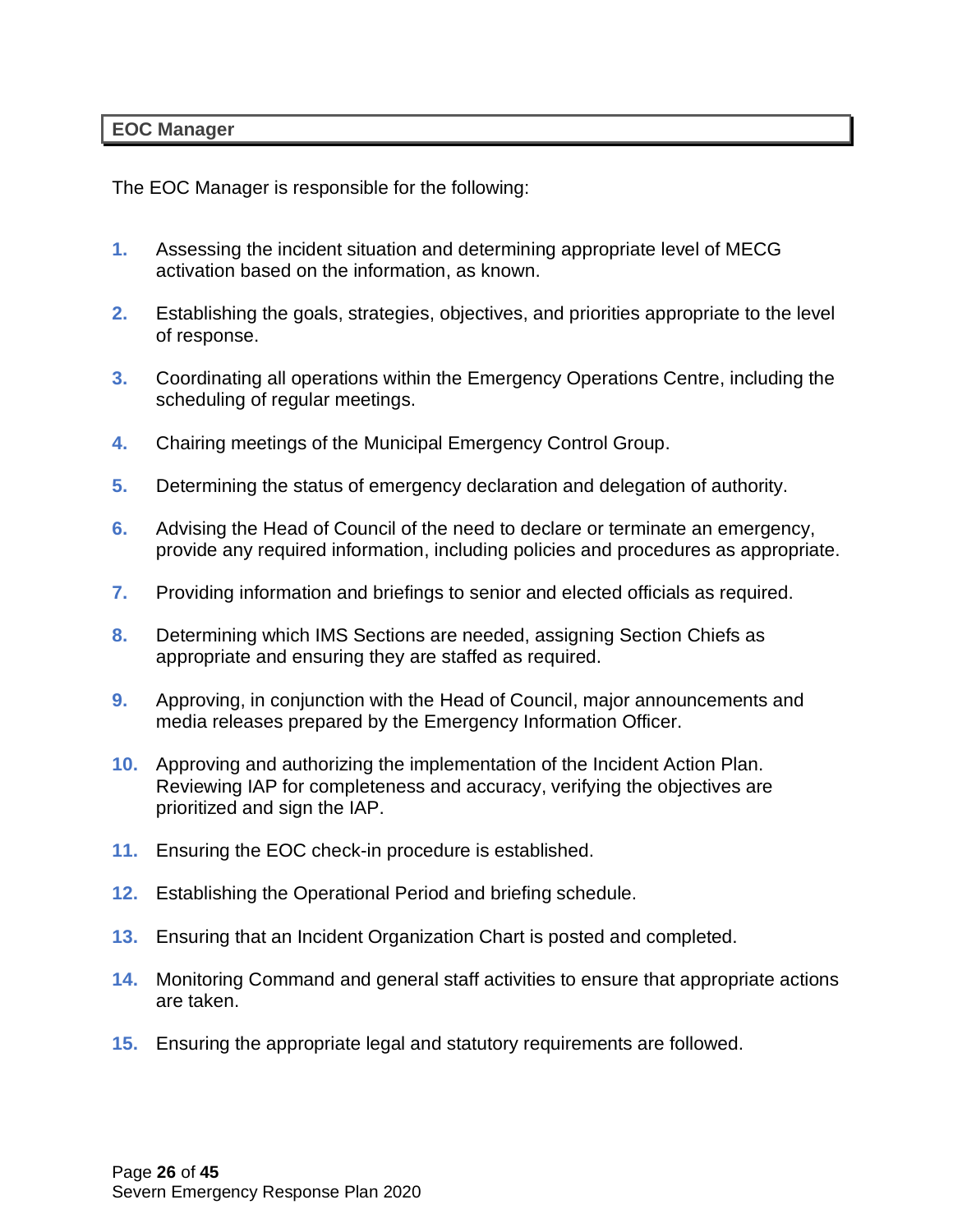- **16.** Reviewing requests for critical resources, confirming who has ordering authority within the organization and confirming those orders that require The EOC Manager authorization.
- **17.** Authorizing demobilization of sections, branches, and units when they are no longer required.
- **18.** Ensuring all required forms and reports are completed prior to demobilization.
- **19.** Maintaining a log of all personal decisions and actions taken.
- **20.** Preparing and submitting a final report containing operational evaluation of their area of responsibility, including recommendations on changes to the plan or supplementary plans.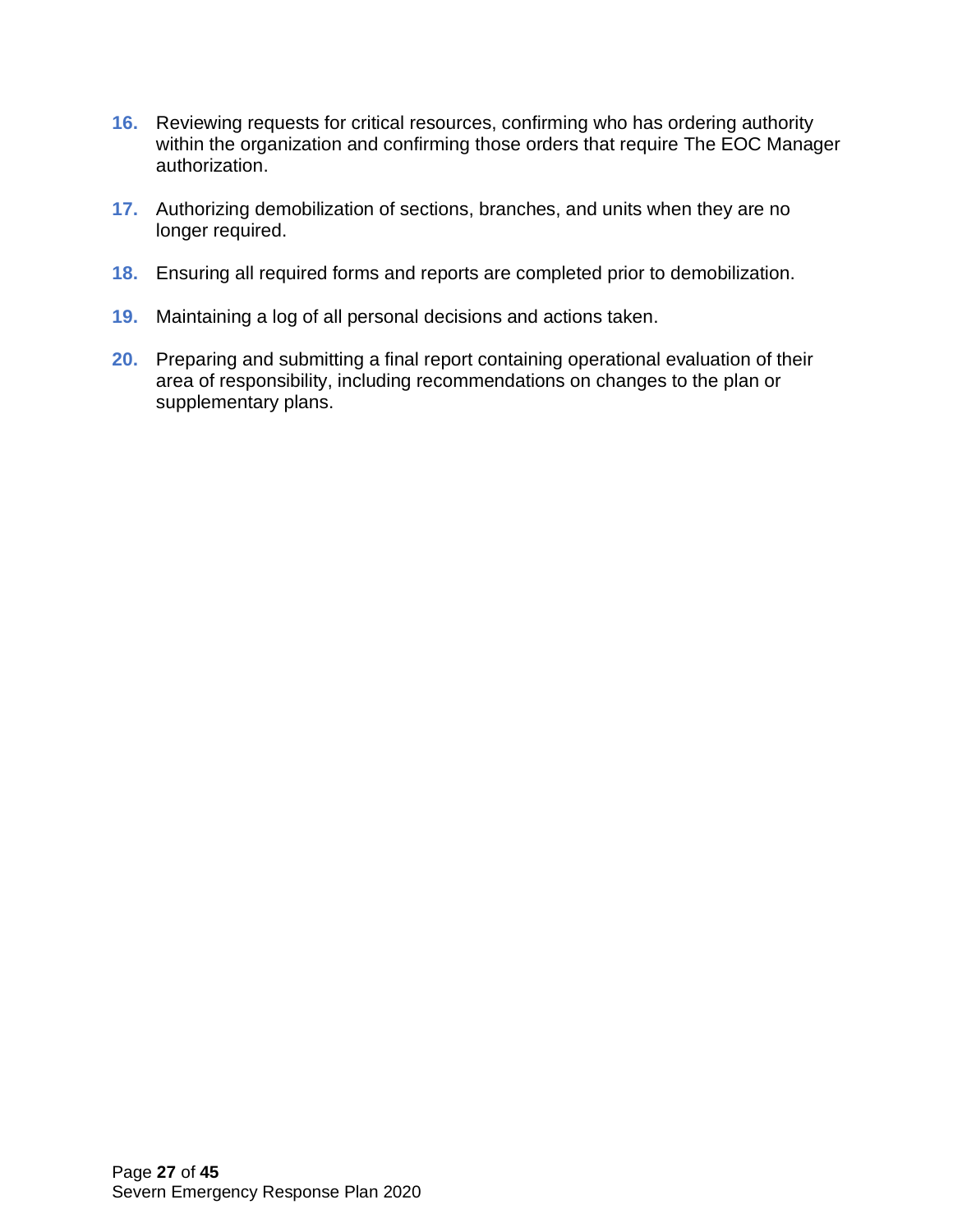#### <span id="page-27-0"></span>**Liaison Officer (LO)**

The Liaison Officer is responsible for the following:

- **1.** Identifying current organization, using the Incident Organization Chart, an Organization Assignment List, and a Resource Assignment List.
- **2.** Determining organizations involved in the incident (governmental, nongovernmental, private sector).
- **3.** Determining whether organizations involved are assisting (providing personnel, services, or other direct assistance/resources to the organization with direct responsibility for incident management) or supporting (providing support services to the organization with direct responsibility for incident management, but not providing any direct support or input to the incident itself).
- **4.** Obtaining information from assisting/supporting organizations including contact persons, email/phone numbers, radio frequencies, cooperative agreements, resource type and availability, number of personnel, condition of personnel and equipment and organizational constraints/limitations.
- **5.** Liaising with the following agencies as required: electrical and gas companies, Ministry of Natural Resources and Forestry and Ministry of Environment and Climate Change.
- **6.** Contacting and briefing assisting/supporting organization representatives.
- **7.** Interviewing organization representatives concerning resources, capabilities, and restrictions on use. Provide information at planning meetings as needed.
- **8.** Monitoring incident operations to identify potential inter-organizational problems and keep the EOC Manager apprised of such issues.
- **9.** Providing the Municipal Emergency Control Group with information and advice on matters related to emergency social services functions, including the management of evacuation centres.
- **10.** Ensuring the well-being of residents who have been displaced from their homes by arranging emergency lodging, clothing, feeding, registration and inquiries and personal services, as required.
- **11.** Supervising the opening and operation of temporary and/or long-term evacuation centres and ensuring that they are adequately staffed.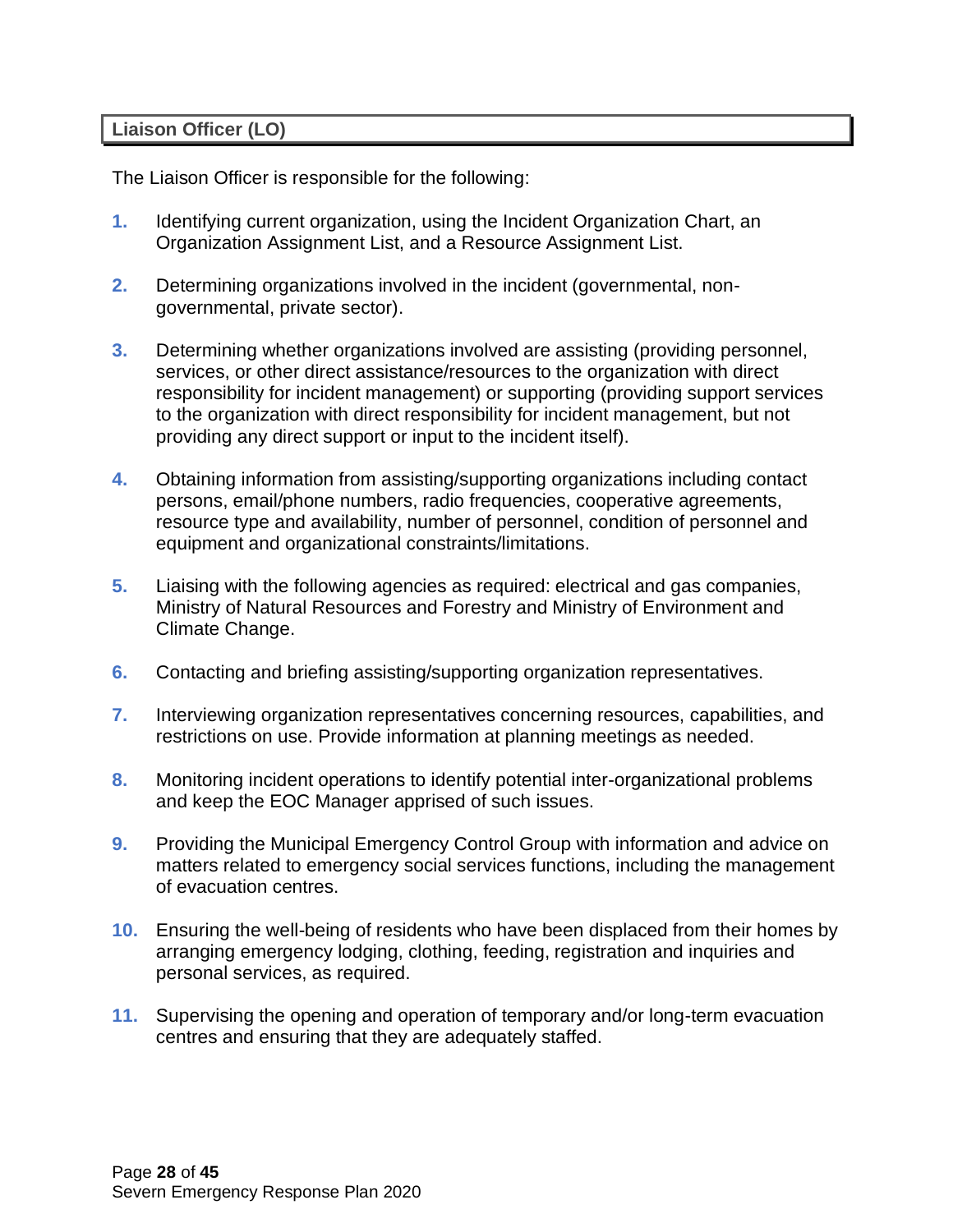- **12.** Upon receipt of notification, contact and place on standby or activate and register the emergency social services staff and voluntary support agencies such as Canadian Red Cross, Salvation Army, St. John Ambulance, Victim Services, and local volunteer supports.
- **13.** Maintaining a list of supporting and assisting organizations and keeping it updated.
- **14.** Maintaining a log of all personal decisions and actions taken.
- **15.** Preparing and submitting a final report containing operational evaluation of their area of responsibility, including recommendations on changes to the plan or supplementary plans.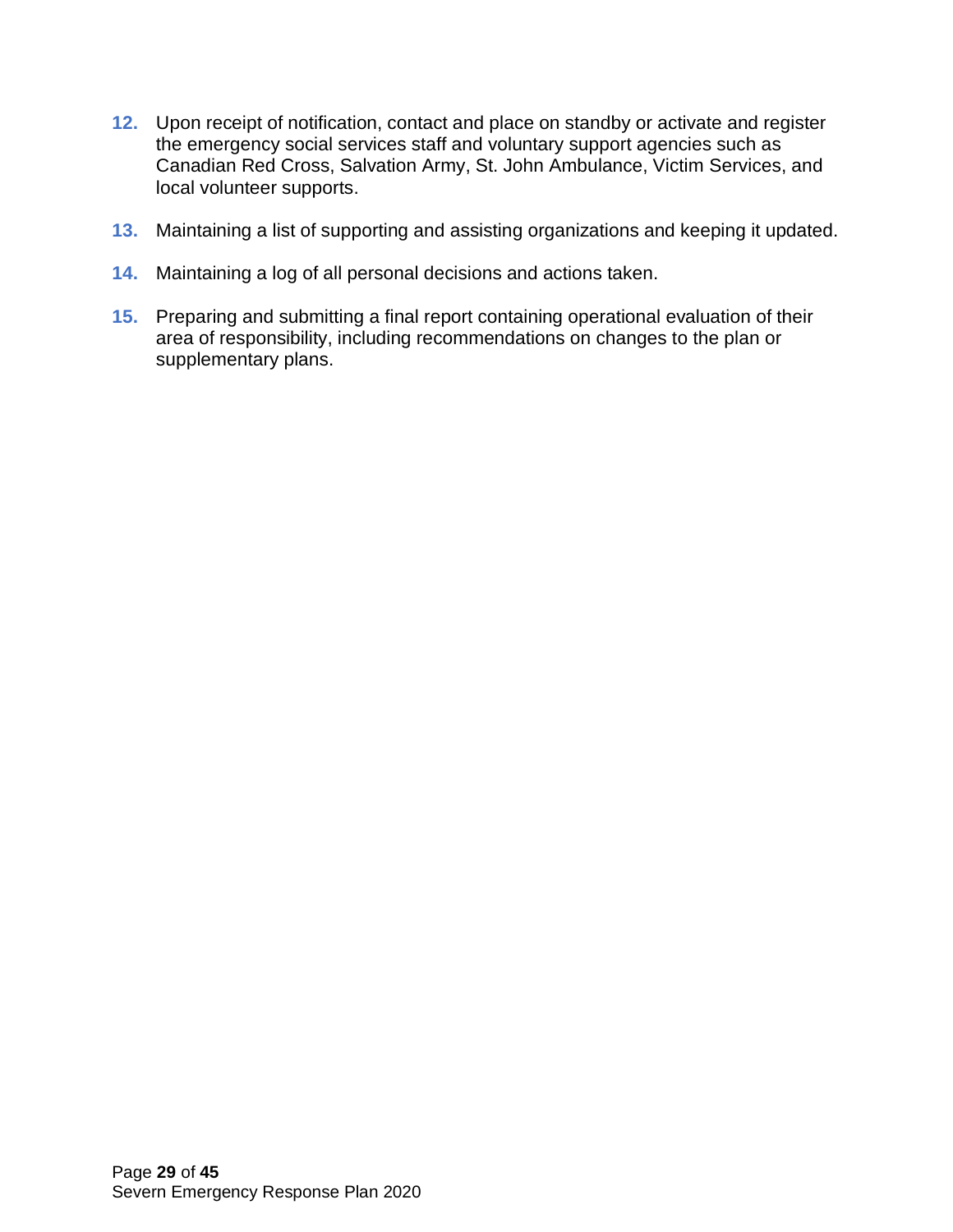#### <span id="page-29-0"></span>**Safety Officer (SO)**

The Safety Officer is responsible for the following:

- **1.** Working closely with the Operations to ensure that responders are as safe as possible under the circumstances of the incident.
- **2.** Advising the EOC Manager of any issues regarding safety.
- **3.** Ensuring that adequate levels of protective equipment are available, staff are properly trained on the use of relevant protective equipment and it is being used.
- **4.** Staffing and organizing as appropriate, multiple high-risk operations may require Assistant Safety Officers at each site.
- **5.** Identifying, correcting, or terminating potentially unsafe acts.
- **6.** Identifying and coordinating corrective actions with the EOC Manager and Operations and ensuring implementation.
- **7.** Assisting in the review of the Incident Action Plan to identify safety concerns and issues.
- **8.** Liaison with the Ministry of Labor and Joint Health and Safety Committee as required.
- **9.** Investigating any injuries during the incident, ensuring the accident scene is preserved and investigation is properly documented.
- **10.** Obtaining updates from any Assistant Safety Officers on site prior to the planning meetings.
- **11.** Completing an Incident Safety Analysis.
- **12.** Participating in planning meetings, listening to tactical options being considered. If potentially unsafe, assist in identifying options, protective actions, or alternate tactics. Discuss accidents/injuries to date. Make recommendations on preventative or corrective actions.
- **13.** Completing, as necessary: Incident Medical Plan, Incident Objectives, and a Safety Message/Plan.
- **14.** Coordinating critical incident stress, hazardous materials, and other debriefings, as necessary.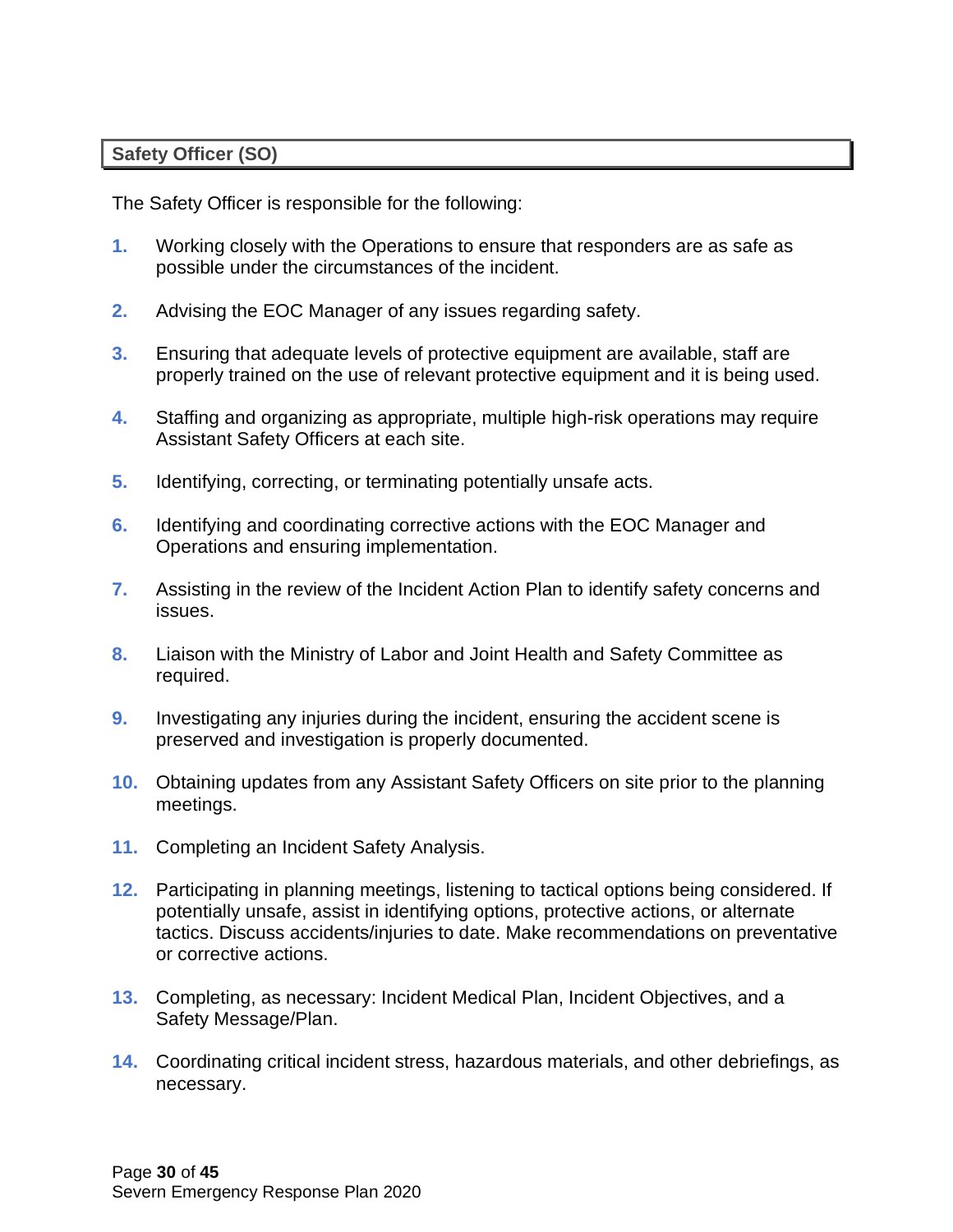- **15.** Maintaining a log of all personal decisions and actions taken.
- **16.** Preparing and submitting a final report containing operational evaluation of their area of responsibility, including recommendations on changes to the plan or supplementary plans.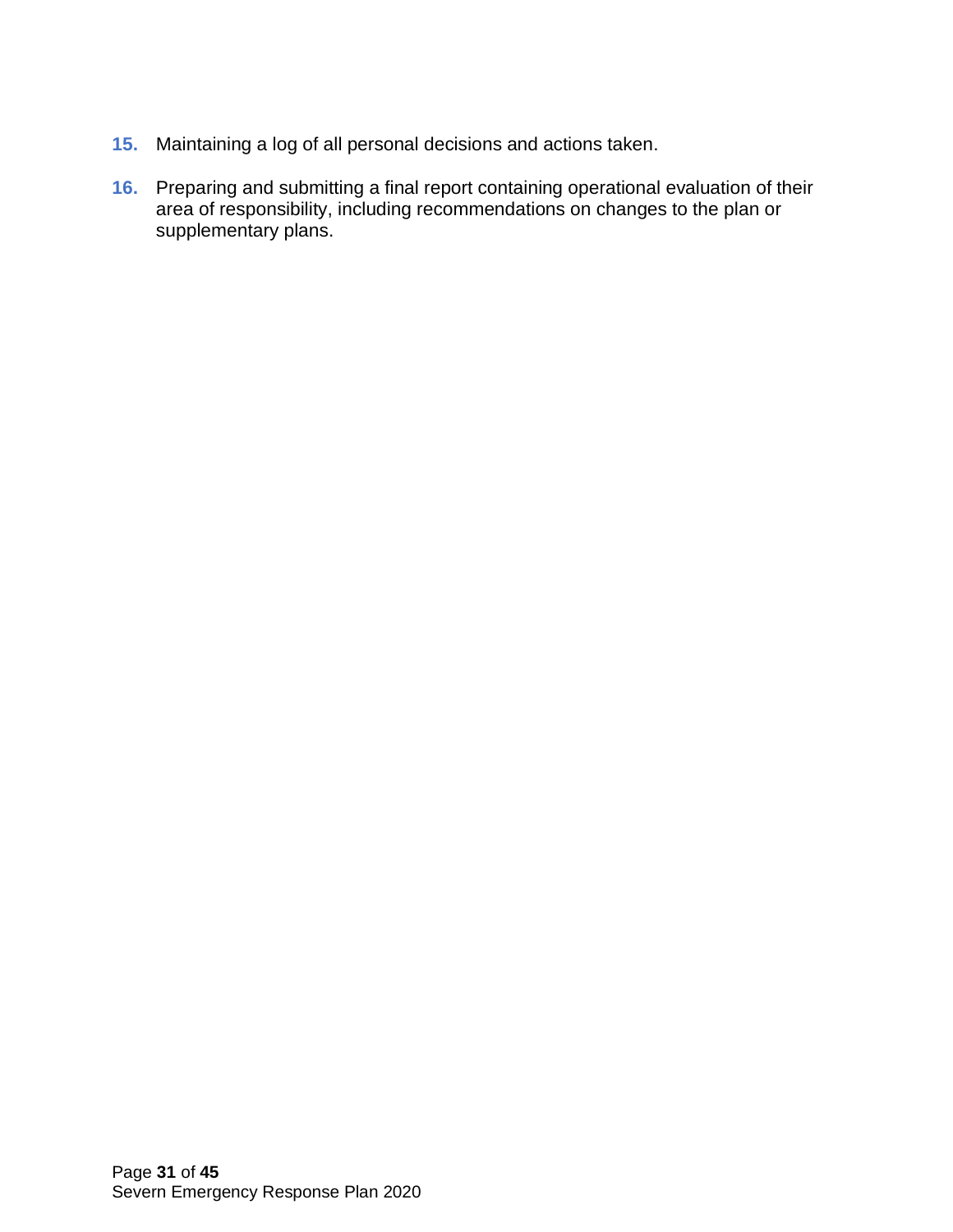### <span id="page-31-0"></span>**Emergency Information Officer (EIO)**

The Emergency Information Officer is responsible for the following:

- **1.** Providing the Municipal Emergency Control Group with information and advice on any matters that may be raised by public inquiry or the media.
- **2.** Developing and distributing all media releases in consultation with the Municipal Emergency Control Group and with the approval of the EOC Manager.
- **3.** Preparing the initial information summary as soon as possible after activation of the EOC.
- **4.** Ensuring set up and staffing of public inquiry lines, including but not limited to 211.
- **5.** Assessing the need for special alert and warning efforts, including for persons with special needs.
- **6.** Developing a telecommunication plan.
- **7.** Providing direction and regular updates to the public inquiry personnel to ensure that the most accurate and up-to-date information is disseminated to the public.
- **8.** Establishing an Emergency Information Centre or media area away from the emergency site and EOC.
- **9.** Coordinating interviews and media conferences for members of the Municipal Emergency Control Group.
- **10.** Ensuring that all information released to the media and public is consistent, accurate and approved by the EOC Manager.
- **11.** Monitoring news coverage and social media to correct misinformation.
- **12.** Establishing a schedule for news briefings linked to operational period. Maintain a copy of all media releases.
- **13.** Maintaining a log of all personal decisions and actions taken.
- **14.** Preparing and submitting a final report containing operation evaluation of their area of responsibility, including recommendations on changes to the plan or supplementary plan.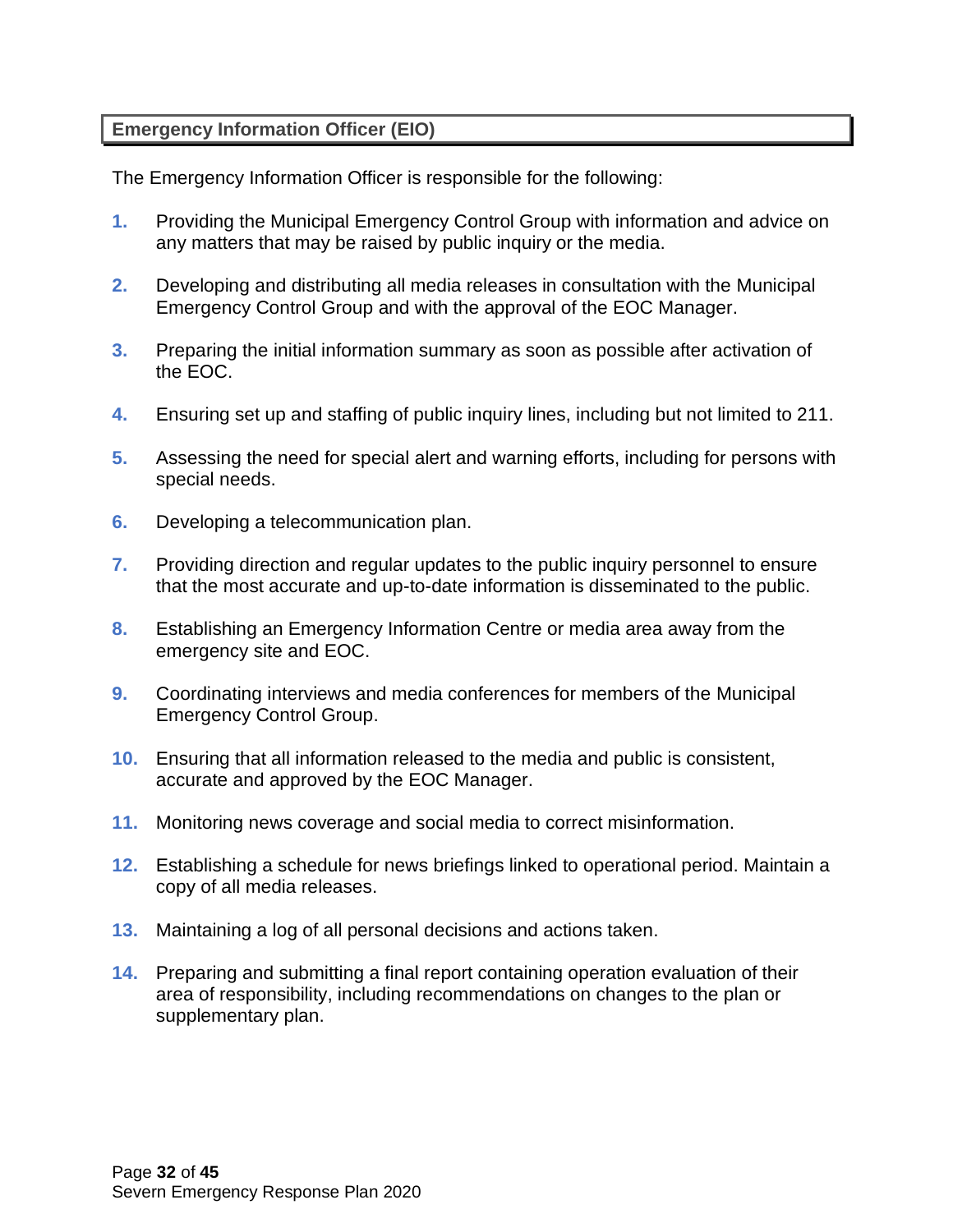#### <span id="page-32-0"></span>**Operations Section**

The Operations Section is responsible for the following:

- **1.** Obtaining and/or assisting the EOC Manager in determining objectives and recommended strategies.
- **2.** Establishing a communications link with the Site Manager and determine status of current tactical assignments.
- **3.** Identifying current organization, location of resources, and assignments.
- **4.** Determining location of current staging area and resources assigned there.
- **5.** Ensuring that the Operations Section is set up properly with appropriate personnel, equipment, and supplies. Ensuring operational efficiency, personnel safety, and adequate span of control.
- **6.** Establishing operational period in conjunction with EOC Manager.
- **7.** Coordinating and conducting Operations Briefing and assigning operations personnel in accordance with Incident Action Plan.
- **8.** Working closely with members of the MECG to coordinate operational activities.
- **9.** Initiating mutual aid agreements as required. Liaising with external fire agencies.
- **10.** Coordinating emergency vehicles and resources as required.
- **11.** Determining if additional/specialized resources or equipment is required (HUSAR or CBRNE teams), making requests through the Provincial Emergency Operation Centre.
- **12.** Establishing and maintaining ongoing communications with the Emergency Site Manager at the Emergency Site.
- **13.** Developing and managing tactical operations to meet incident objectives. Complete Operational Planning Worksheet or EOC Tactics Worksheet.
- **14.** Evaluating situation and providing updates to the EOC Manager and Planning section regarding the location, status and assignment of resources, effectiveness of tactics, desired contingency plans and need for any additional resources.
- **15.** Ensuring resource ordering and logistical support needs are passed to Logistics in a timely fashion.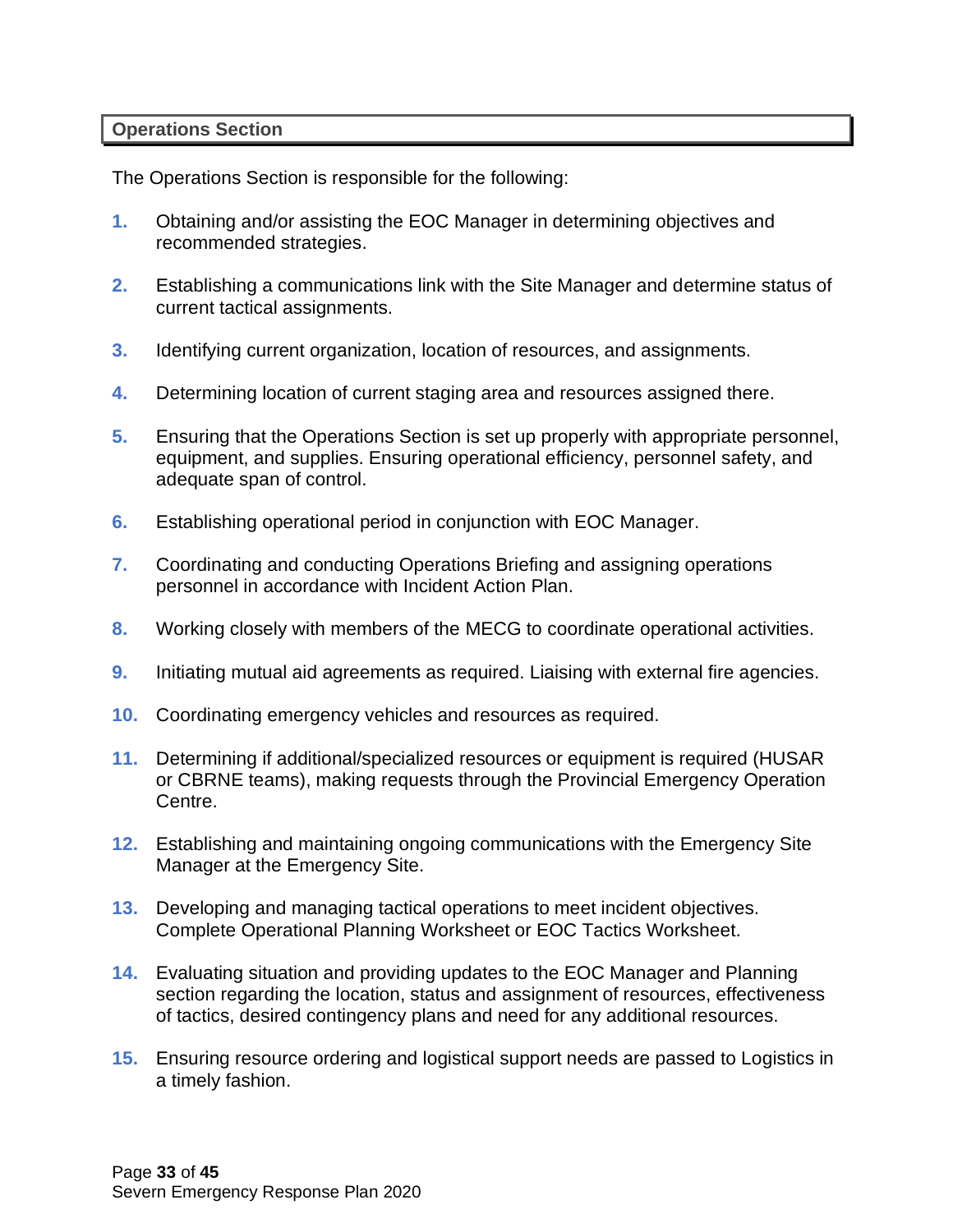- **16.** Providing information to Planning Sections Chief regarding the Operation portion of the written IAP if directed by the EOC Manager, identifying specific tactical assignments and resources needed to accomplish assignments.
- **17.** Notifying Liaison Officer of issues concerning cooperation and assisting organizations. Keep Safety Officer involved in tactical decision-making. Keep Incident Commander apprised of status of operational efforts. Coordinate field visits with the Emergency Information Officer.
- **18.** Attending Tactics Meeting with Planning Section Chief, Safety Officer, and Incident Commander prior to planning meeting to review strategy and discuss tactics.
- **19.** Maintaining a log of all personal decisions and actions taken.
- **20.** Preparing and submitting a final report containing operational evaluation of their area of responsibility, including recommendations on changes to the plan or supplementary plans.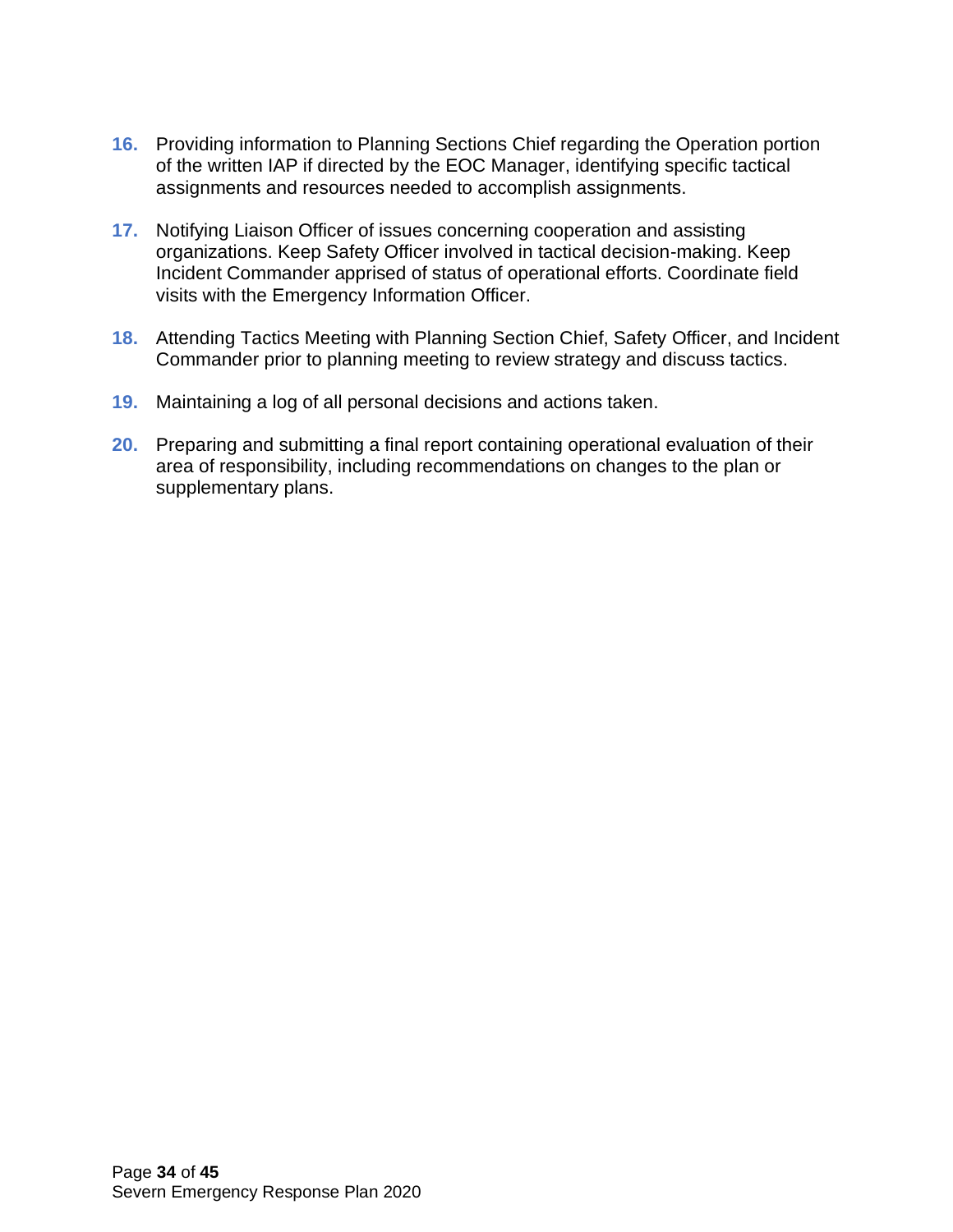#### <span id="page-34-0"></span>**Planning Section**

The Planning Section is responsible for the following:

- **1.** Determining current resource status.
- **2.** The development of the Incident Action Plan and determining whether a written or oral IAP is required.
- **3.** In conjunction with the EOC Manager, determining time and location of planning cycle meetings.
- **4.** Ensuring the EOC facility is properly set up and ready for operations.
- **5.** Minute taking for Municipal Emergency Control Group meetings.
- **6.** Ensuring that all members of the Municipal Emergency Control Group have necessary plans, resources, supplies, maps, and equipment.
- **7.** Recording all proceedings and decisions of the Municipal Emergency Control Group on Master Events Log.
- **8.** Conducting long-range and/or contingency planning by reviewing current and projected incident and resource status, developing alternative strategies, identifying resources required to implement contingency plans.
- **9.** Ensuring municipal facilities are available for evacuation or reception center purposes if required.
- **10.** Developing plans for demobilization.
- **11.** Displaying incident status summary information.
- **12.** Preparing and distributing the written Incident Action Plan as well as the minutes of planning meetings.
- **13.** Ensuring the Information Officer has immediate access to status reports and displays.
- **14.** Maintaining a log of all personal decisions and actions taken.
- **15.** Preparing and submitting a final report containing operation evaluation of their area of responsibility, including recommendation on changes to the Plan or supplementary plans.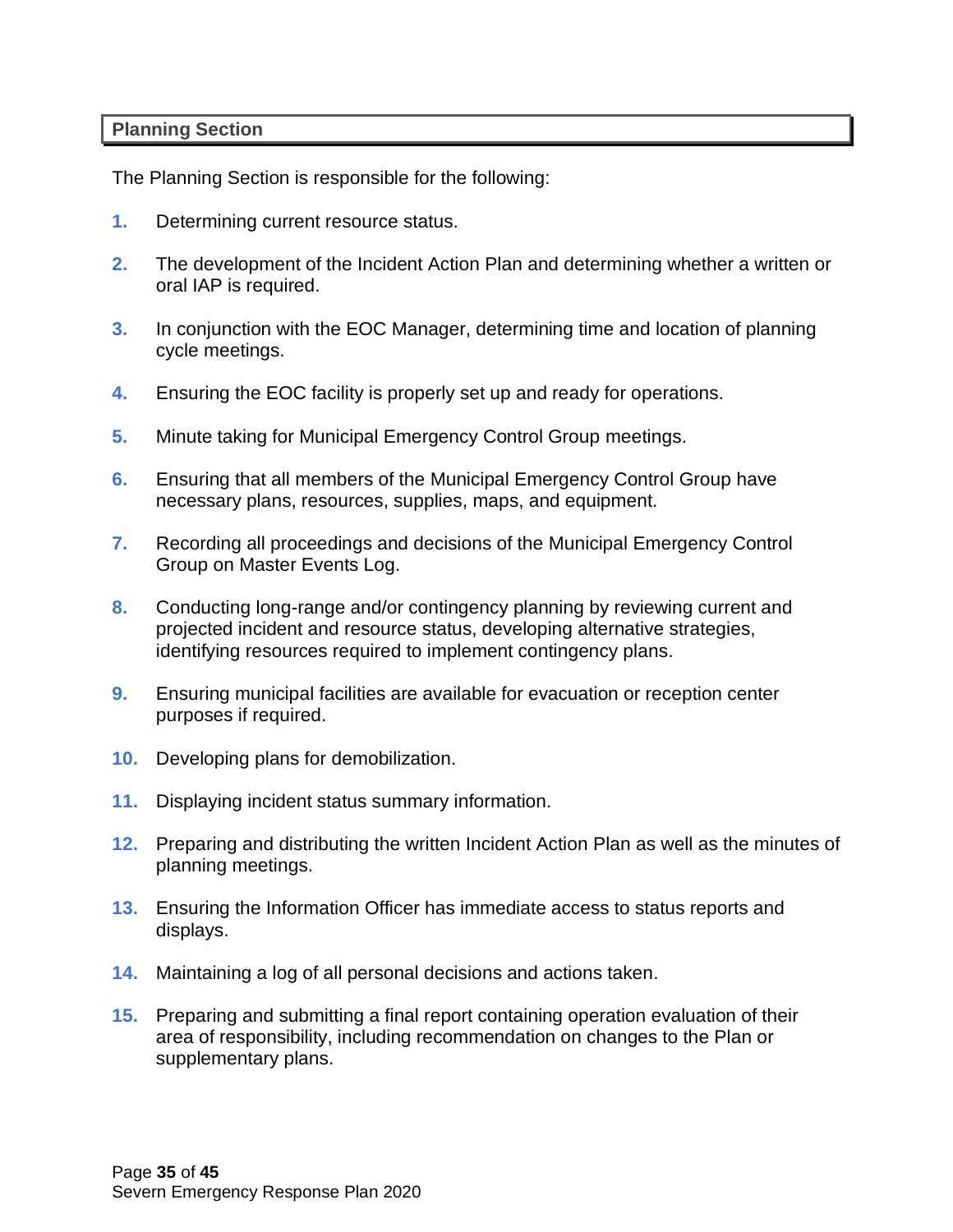#### <span id="page-35-0"></span>**Logistics Section**

The Logistics Section is responsible for the following:

- **1.** Reviewing situation and resource status for number of personnel assigned to the incident and the current organization and determine which incident facilities have been or should be activated.
- **2.** Ensuring the Logistics Section is set up with the appropriate equipment and supplies in place, including maps, status boards, vendor references and other resource directories.
- **3.** Identifying, with the EOC Manager and general staff, the immediate need for resources.
- **4.** Coordinating with the Operations Section to prioritize and validate resource requests.
- **5.** Arranging for additional fleet as required, fuel and parts. Arranging for additional fleet from other municipalities or rental companies if required.
- **6.** Obtaining, maintaining, and accounting for essential personnel, equipment and supplies beyond those immediately accessible to Operations.
- **7.** Providing the Municipal Emergency Control Group with information regarding the geography of the area including but limited to, number of homes in the affected area.
- **8.** Providing input on resource availability, support needs, identified shortages and estimated time of arrival for key resources.
- **9.** Identifying future operational needs (both current and contingency) to anticipate logistical requirements.
- **10.** Assisting in the preparation of a transportation plan if required.
- **11.** Providing the Municipal Emergency Control Group with information and advice on Public Works, Utilities, Facilities, Water and Wastewater, Environmental concerns, and Building Services.
- **12.** Depending on the nature of the emergency, providing the Emergency Site Manager as required.
- **13.** Providing engineering assistance. The construction, maintenance, and repair of public roads. Assist with road closures and/or roadblocks.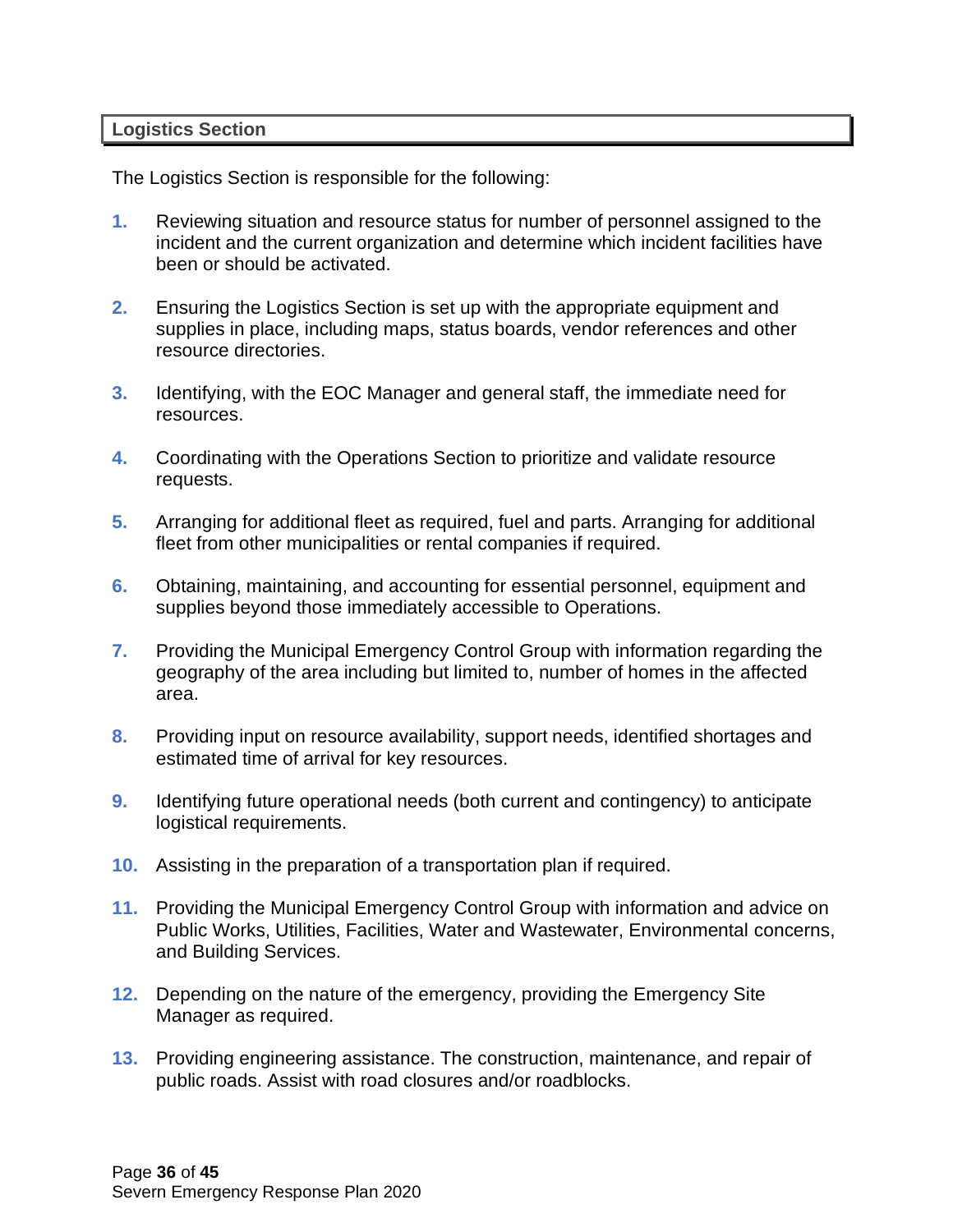- **14.** Maintaining a log of all personal decisions and actions taken.
- **15.** Preparing and submitting a final report containing operational evaluation of their area of responsibility, including recommendations on changes to the plan or supplementary plans.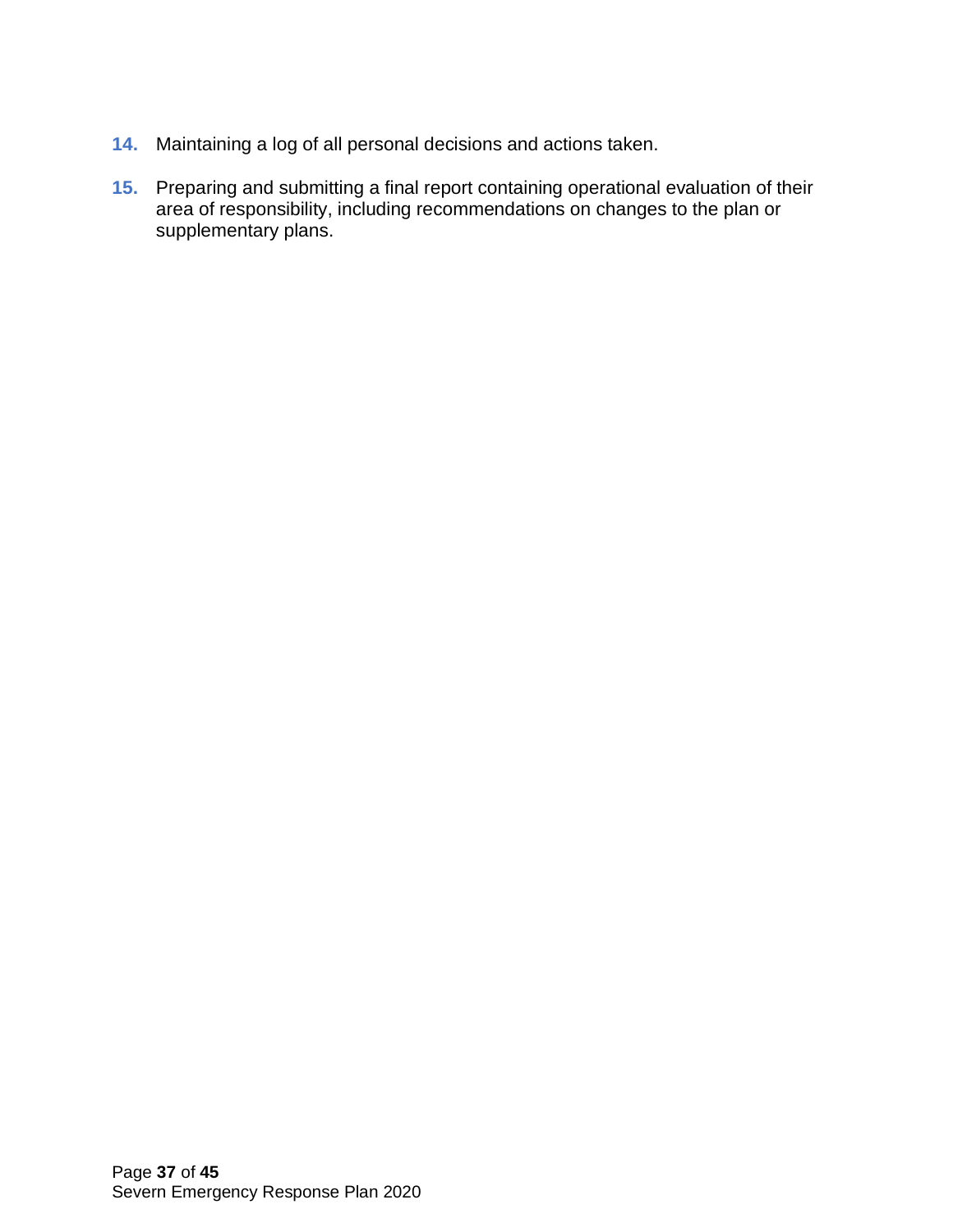### <span id="page-37-0"></span>**Finance & Administration Section**

The Finance & Administration Section is responsible for the following:

- **1.** Providing financial and cost analysis support for the incident.
- **2.** Identifying and tracking sources of funding.
- **3.** If required, arranging for advance funds to those in needs and arranging recovery of these funds.
- **4.** Issuing payment as required for all emergency related expenditures.
- **5.** Tracking timesheets for incident personnel and equipment.
- **6.** Maintaining accurate and detailed records of all emergency-related expenditures.
- **7.** Analyzing the impact of the emergency on the municipal budget.
- **8.** Preparing insurance claims on behalf of the municipality. Preparing claims for provincial and/or federal funding as applicable.
- **9.** Ensuring records of human resources and administrative detail that may involve financial liability are completed.
- **10.** Analyzing potential for legal claims arising out of incident activities.
- **11.** Meeting with assisting and supporting organizations as required, to determine any potential cost sharing agreements or financial obligations.
- **12.** Initiating, maintaining, and ensuring completeness of documentation needed to support claims for emergency funds, including auditing and documenting labour, equipment (rented or purchased), materials, services, and expendable supplies.
- **13.** Assisting the Logistics Section in resource procurement, identifying vendors for which open purchase orders or contracts must be established and negotiate ad hoc contracts.
- **14.** Providing incident telecommunication/IT services and resources.
- **15.** Maintaining a log of all personal decisions and actions taken.
- **16.** Prepare and submit a final report containing operational evaluation of their area of responsibility, including recommendations on changes to the plan or supplementary plans.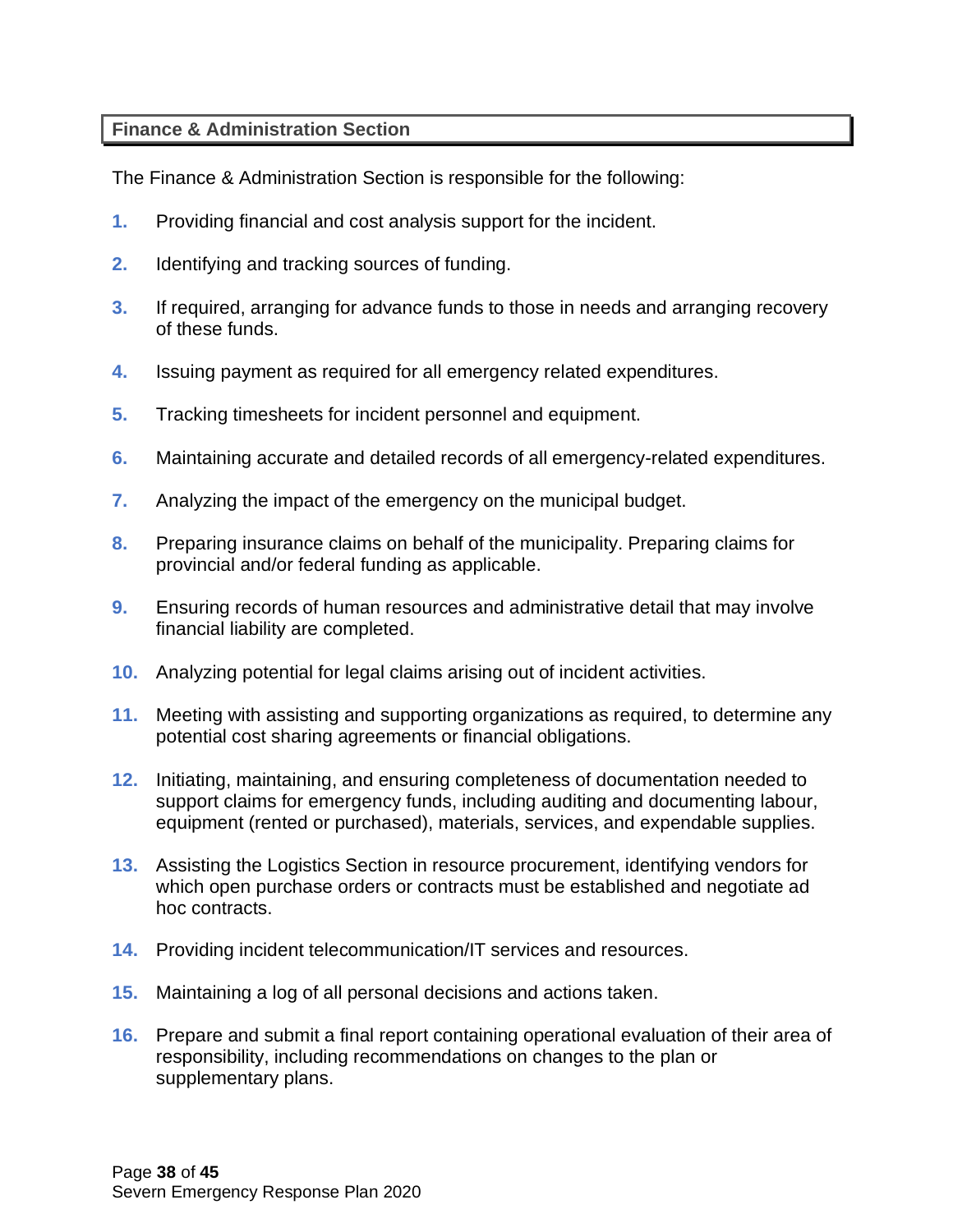#### <span id="page-38-0"></span>**Ontario Provincial Police**

The Police (OPP) Representative is responsible for the following:

- **1.** Providing the Municipal Emergency Control Group with information and advice on policing and security matters.
- **2.** Depending on the nature of the emergency, providing the Emergency Site Manager.
- **3.** Establishing and maintaining ongoing communications with the senior police representative at the emergency site.
- **4.** Ensuring there is perimeter (inner and outer) security and crowd control at emergency site.
- **5.** Providing traffic control to facilitate the movement of emergency vehicles.
- **6.** Alerting persons endangered by the emergency and coordinating evacuation procedures, including evacuation routes.
- **7.** In the event of an evacuation, contacting residents in affected areas to advise of the need to evacuate and enforcing the evacuation of occupants, if appropriate.
- **8.** The protection of life and property and the provision of law and order.
- **9.** The provision of police services in evacuation centres, morgues, and other facilities as required.
- **10.** Notifying the coroner of fatalities.
- **11.** Liaising with external police agencies, as required.
- **12.** Maintaining a log of all personal decisions and actions taken.
- **13.** Preparing and submitting a final report containing operational evaluation of their area of responsibility, including recommendations on changes to the Plan or supplementary plans.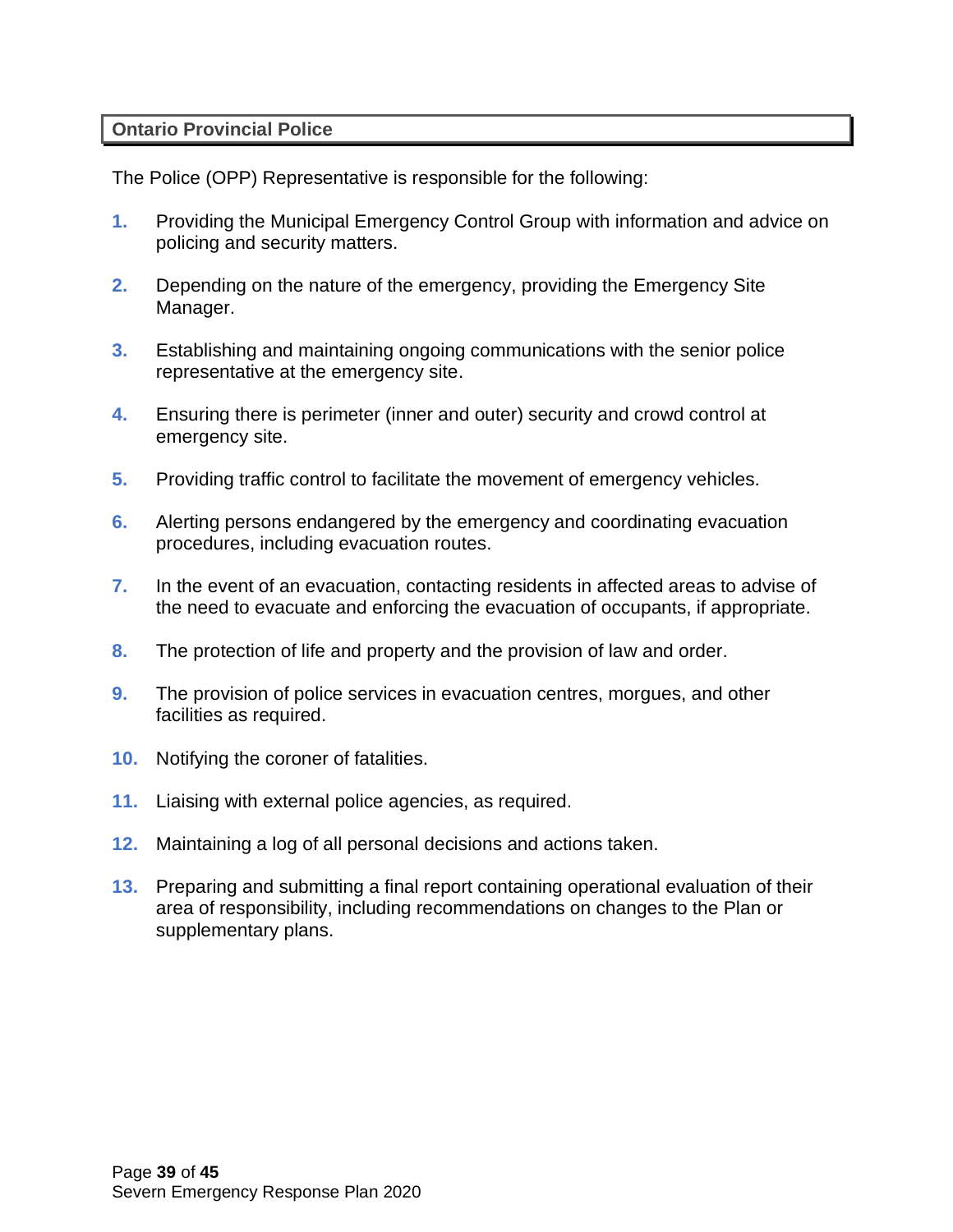#### <span id="page-39-0"></span>**Paramedic Services**

The Paramedic (County of Simcoe Paramedic Services) representative is responsible for the following:

- **1.** Ensuring emergency medical services at the emergency site, including triage, treatment, and transportation of patients to the appropriate receiving facilities.
- **2.** Depending on the nature of the emergency, providing the Emergency Site Manager.
- **3.** Establishing and maintaining ongoing communications with the senior Paramedic official at emergency site.
- **4.** Obtaining additional Paramedic and medical support from other municipalities and/or senior levels of government.
- **5.** Advising the Municipal Emergency Control Group if other means of transportation are required for large scale responses.
- **6.** Liaising with the Ministry of Health and Long-term Care Central Ambulance Communications Centre to ensure balanced emergency coverage is always available throughout the community.
- **7.** Liaising with receiving hospitals and the Local Health Integration Network as required to coordinate support for affected hospitals and health services.
- **8.** Liaising with the Medical Officer of Health as required.
- **9.** Liaising with the Ministry of Health and Long-term Care Emergency Management Branch as required.
- **10.** Maintaining a log of all personal decisions and actions taken.
- **11.** Preparing and submitting a final report containing operational evaluation of their area of responsibility, including recommendations on changes to the Plan or supplementary plans.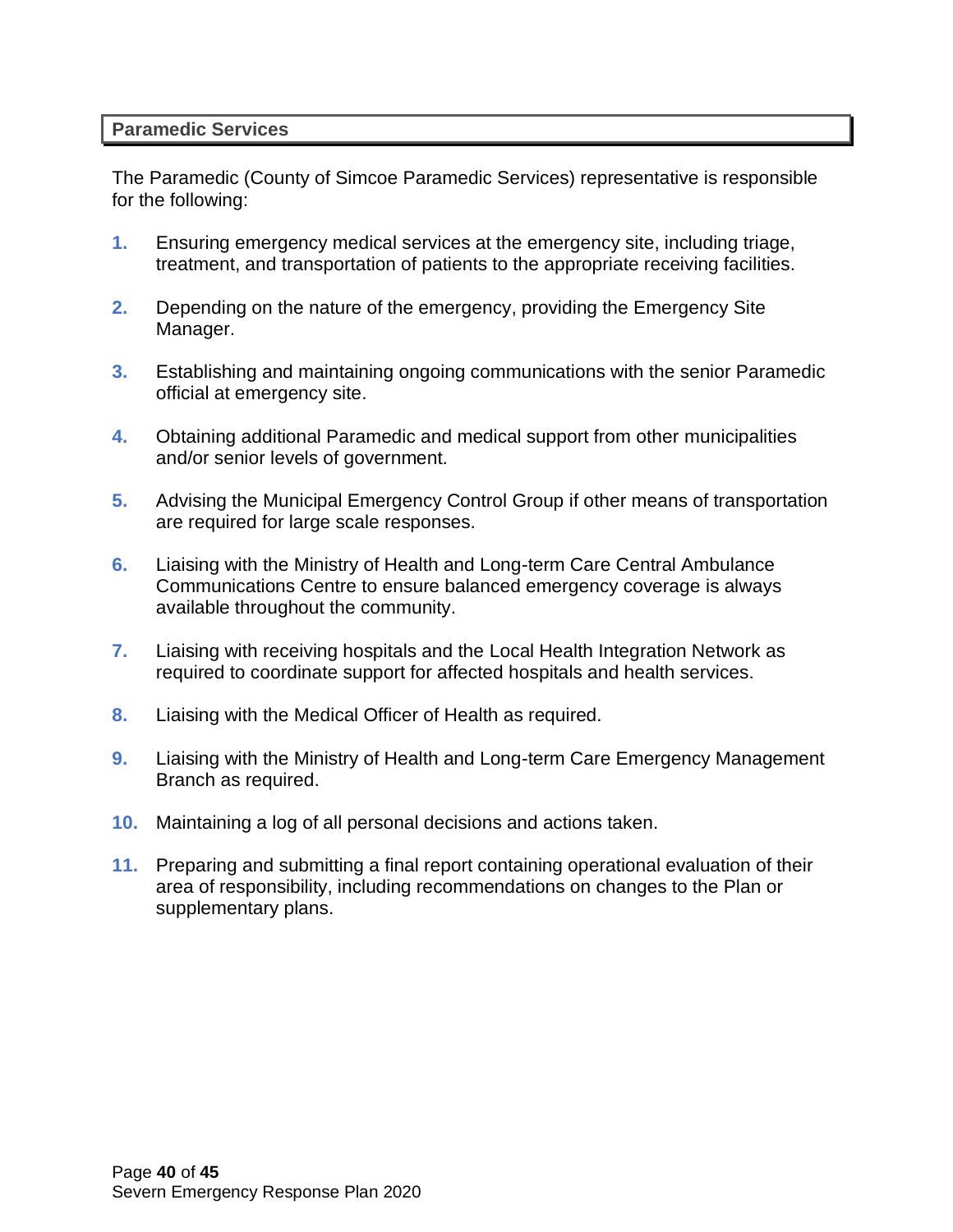#### <span id="page-40-0"></span>**Emergency Social Services**

The County of Simcoe Emergency Social Services is responsible for:

- **1.** Providing the Municipal Emergency Control Group with information and advice on matters related to emergency social services related functions, including the management of evacuation centres within the scope of approved services at the County level.
- **2.** Upon receipt of notification, contact and place on standby or activate the emergency social services staff and voluntary support agencies such as Canadian Red Cross, Salvation Army, St. John Ambulance, and Victim Services at the County level.
- **3.** Assisting in ensuring the well-being of residents who have been displaced from their homes by arranging emergency lodging, clothing, feeding, registration and inquiries and personal services, as required.
- **4.** Supervising the opening and operation of temporary and/or long-term evacuation centres and ensuring that they are adequately staffed at the County level.
- **5.** Maintaining a log of all personal decisions and actions taken.
- **6.** Preparing and submitting a final report containing operational evaluation of their area of responsibility, including recommendations on changes to the Plan or supplementary plans.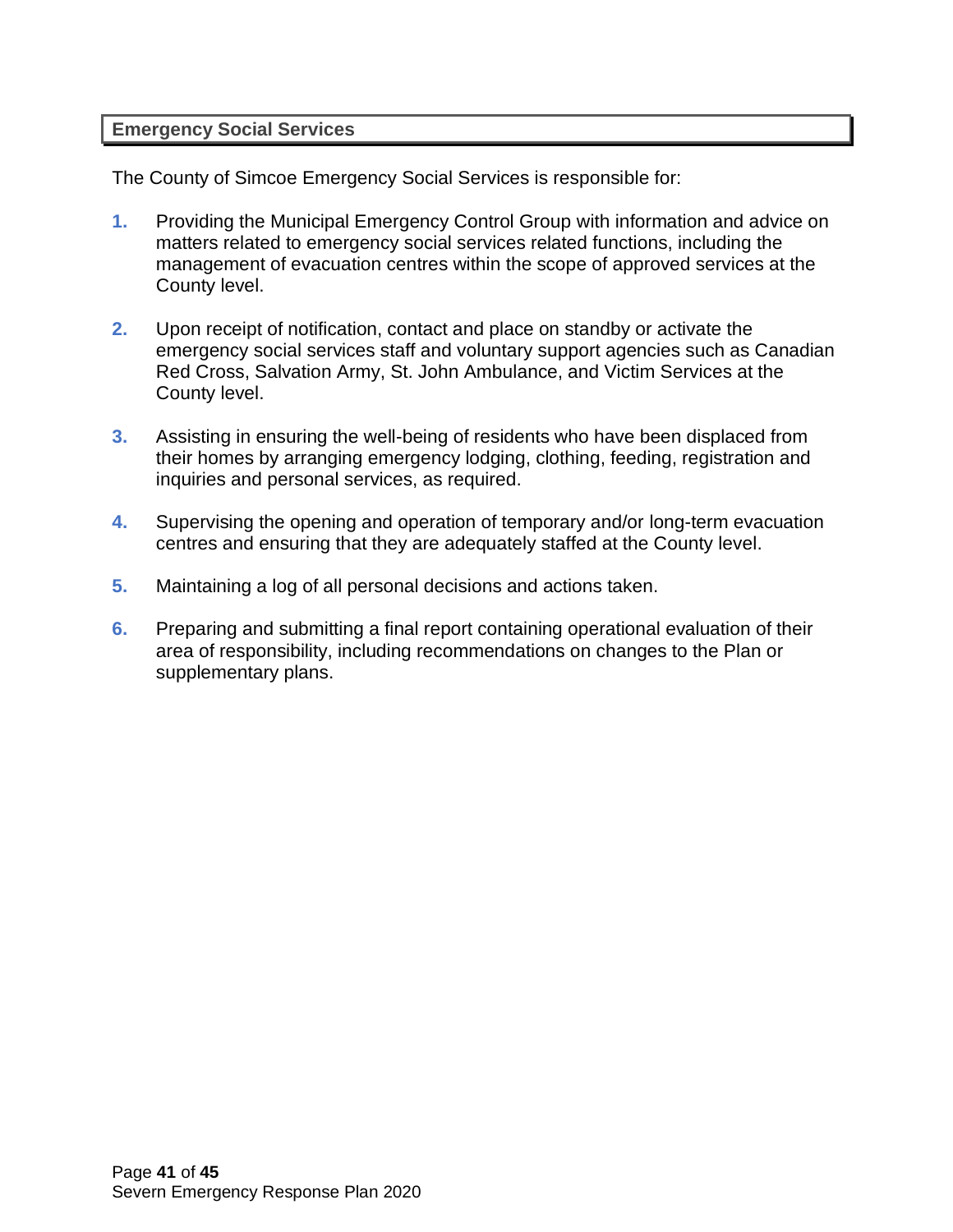#### <span id="page-41-0"></span>**Medical Officer of Health (MOH)**

The County of Simcoe District Health Unit Medical Officer of Health is responsible for:

- **1.** Activating and terminating the Health Unit Emergency Response Plan and Emergency Notification System.
- **2.** Being the chair or delegating chair responsibilities of the Municipal Emergency Control Group at the health unit EOC.
- **3.** Assign an Acting Medial Officer of Health or a covering Medical Officer of Health who would assume the role of Medical Officer of Health at the health unit Emergency Operations Centre in the absence of the Medical Officer of Health.
- **4.** Coordinating public health services with Municipal Emergency Operations Center, emergency and support services and other responding agencies.
- **5.** Providing an on-site manager, if required, and attends the site Command Post, as necessary.
- **6.** Liaising with Ontario Ministry of Health Public Health Division and Chief Medical Officer of Health as required.
- **7.** Liaising with appropriate public health agencies, as required, to augment and coordinate a public health response.
- **8.** Providing advice on matters which may adversely affect public health within the County of Simcoe.
- **9.** Coordinating the response to communicable disease-related emergencies or anticipated epidemics according to Ministry of Health and Long-Term Care policies.
- **10.** Coordinating agency resources to prevent and control the spread of disease during an emergency within the County of Simcoe.
- **11.** Coordinating vaccine storage, handling, and distribution across County of Simcoe.
- **12.** Initiating mass vaccination campaigns during outbreaks of disease within affected municipalities in County of Simcoe.
- **13.** Liaising with Logistics Section Chief or alternate within the Emergency Operations Center to ensure the provision of potable water, community sanitation, maintenance, and sanitary facilities.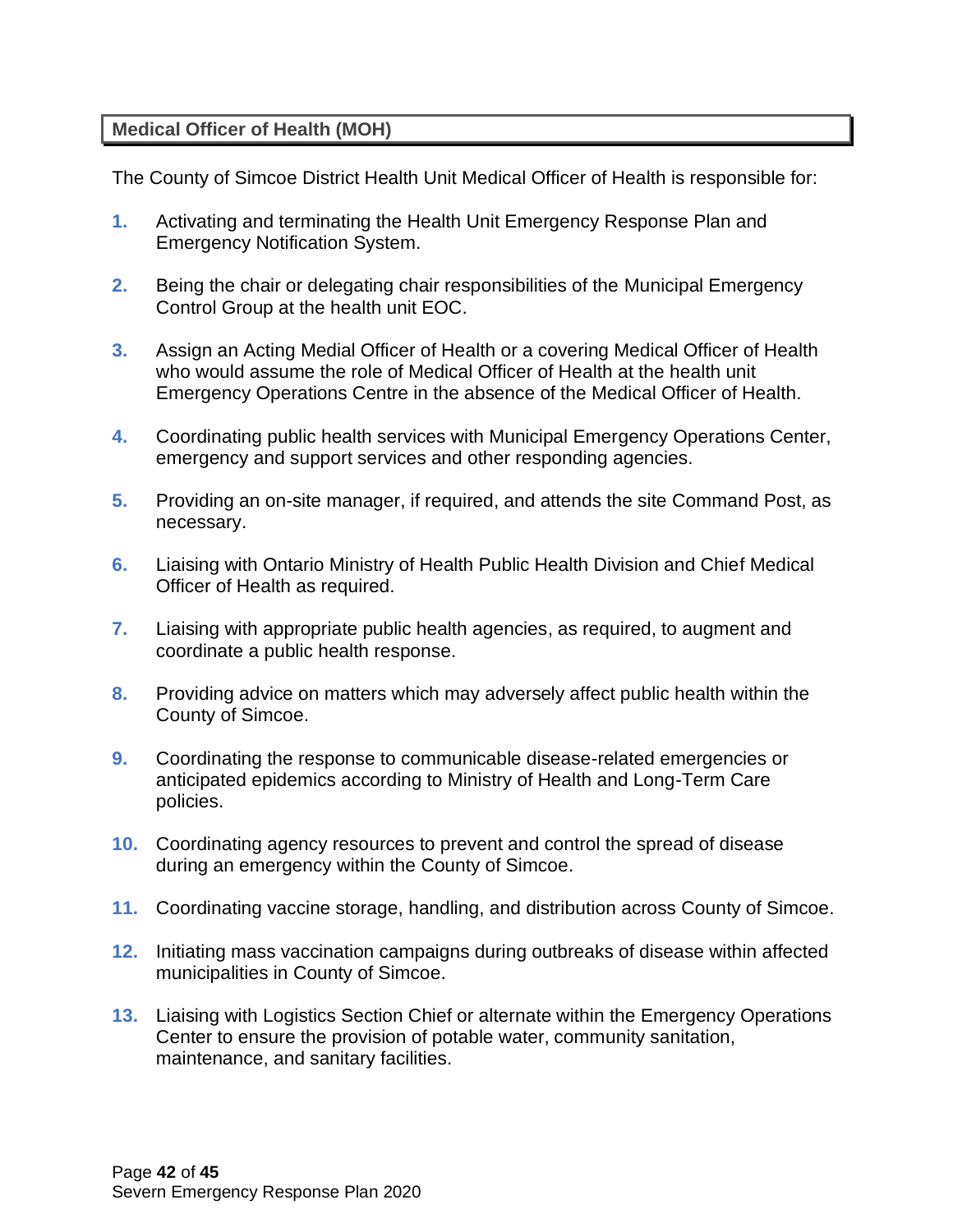- **14.** Providing for the inspection of evacuation centres, making recommendations, and initiating remedial action in areas of:
	- a. accommodation standards related to overcrowding, sewage, and waste disposal, monitoring of water supply, air quality, sanitation, and facility layout and operation
	- b. food handling, storage, preparation, and service
	- c. general health and safety involving injury prevention
- **15.** Liaising with local social service agencies on areas of mutual concern regarding evacuation centres including:
	- a. victim assessment, support, and referral
	- b. public health information and community networks
- **16.** Providing inspection and advice in collaboration with municipal representatives within the affected communities regarding the evacuation of residential buildings which pose a public health threat.
- **17.** Liaising with the Coroner to coordinate the activities of the mortuary within the community and providing assistance where necessary.
- **18.** Providing instruction and health information through public service announcements and information networks.
- **19.** Providing resource support and consultation to emergency service workers.
- **20.** Evaluating post-emergency effectiveness and efficiency in the execution of the agency's responsibilities through debriefing sessions and liaison with MECGs from each municipality.
- **21.** Maintaining a log of all personal decisions and actions taken.
- **22.** Preparing and submitting a final report containing operational evaluation of their area of responsibility, including recommendations on changes to the Plan or supplementary plans.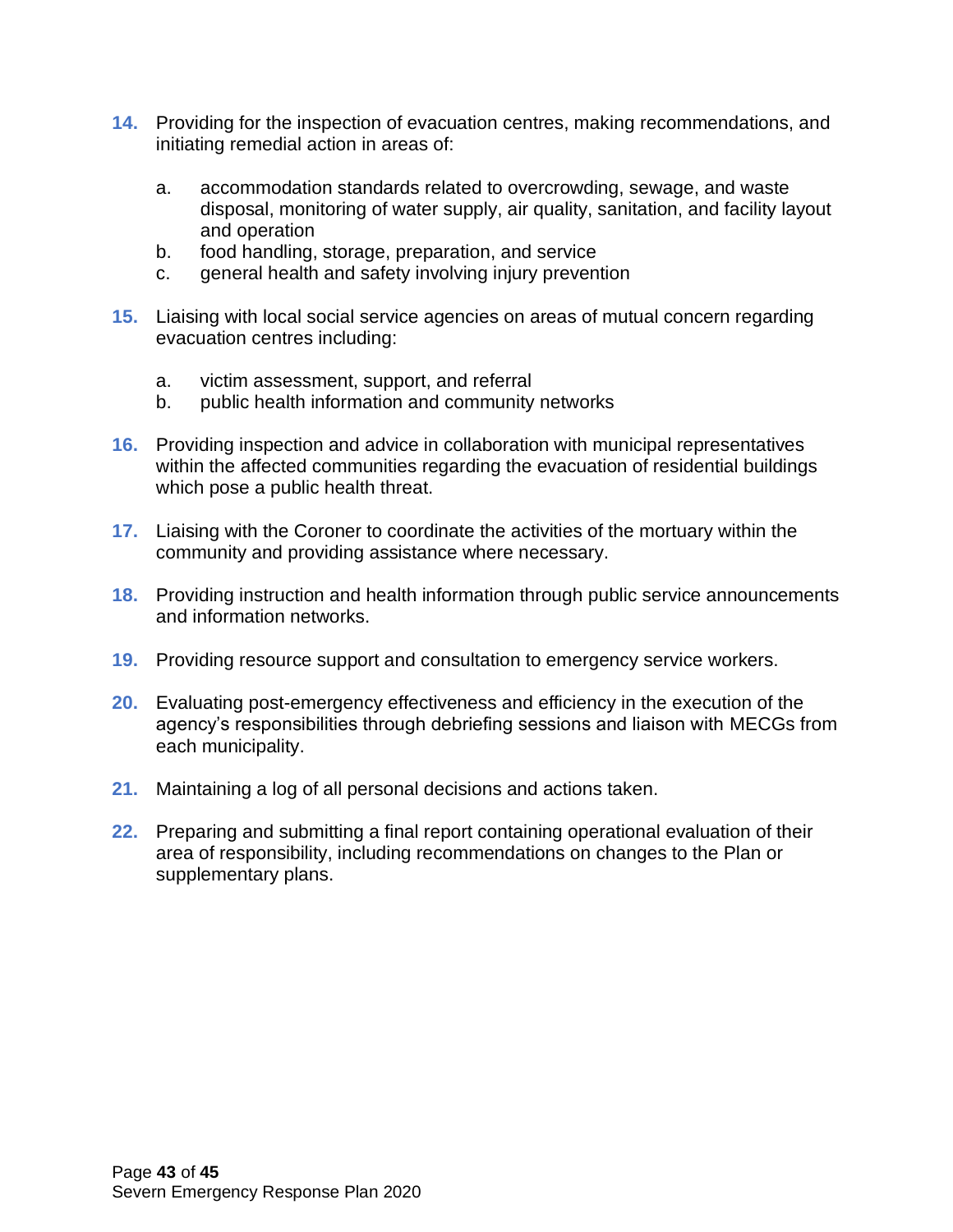#### <span id="page-43-0"></span>**Emergency Site Manager**

The Emergency Site Manager is responsible for the following:

- **1.** Setting up a Unified Command Post and establishing communications with the other agencies on the site and with the Operations Section Chief.
- **2.** Organizing a management team and arranging a management cycle.
- **3.** Determining the inner and outer perimeters and ensuring they are set up.
- **4.** Organizing the layout of the site.
- **5.** Conferring with the heads of the other agencies at the site to ascertain what is happening and what is needed.
- **6.** Passing information on what is happening and requests for resources up the line to the EOC and passing direction and information from the EOC down the line to others at the site.
- **7.** Directing and coordinating the activities of the response agencies at the site.
- **8.** Determining what resources are necessary and asking the EOC to provide them.
- **9.** Arranging a system of relief for site workers.
- **10.** Facilitate media visits to the site as required by the Emergency Information Officer.
- **11.** Maintaining a log of all personal decisions and actions taken.
- **12.** Preparing and submitting a final report containing operational evaluation of their area of responsibility, including recommendations on changes to the Plan or supplementary plans.